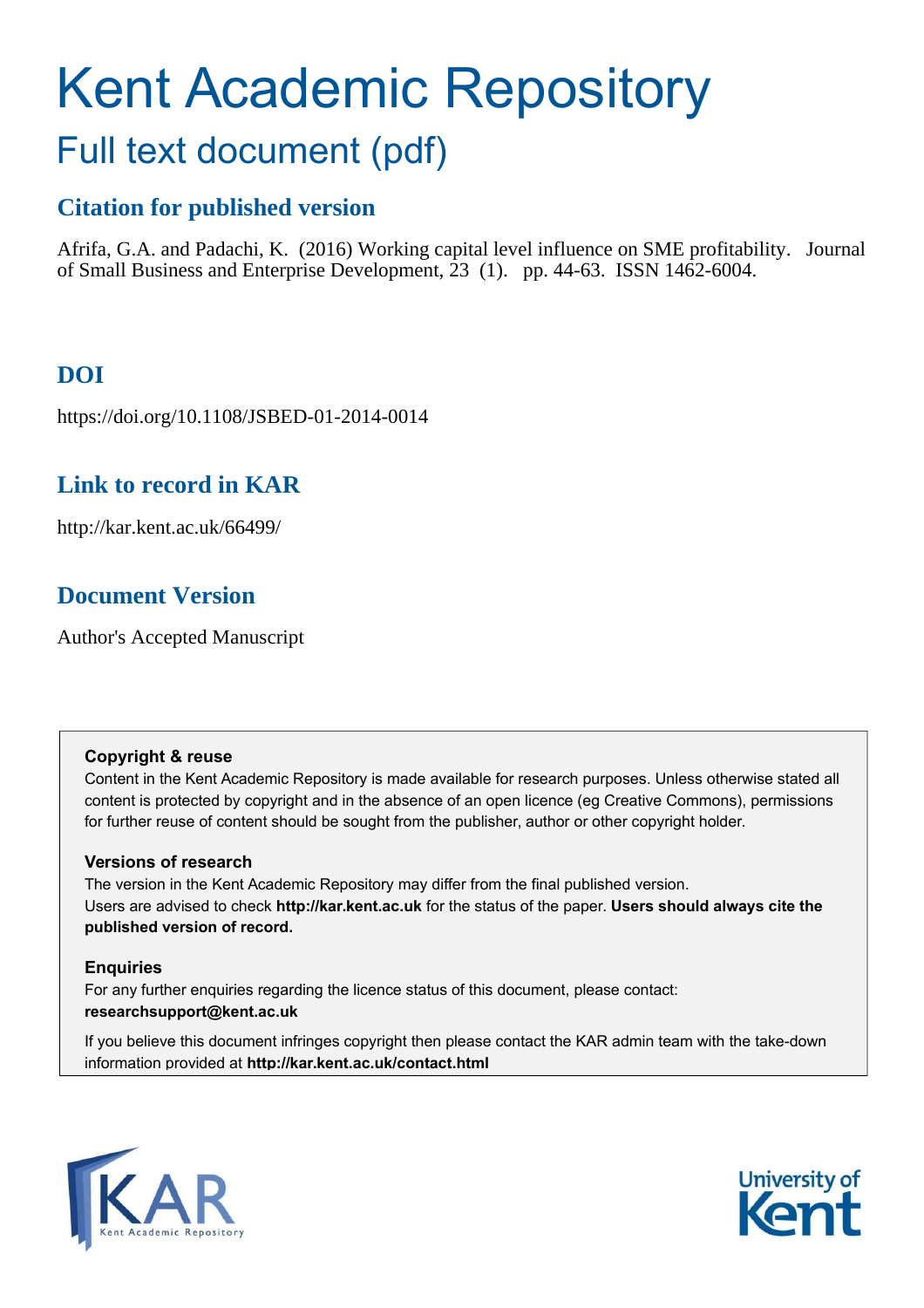## **WORKING CAPITAL LEVEL INFLUENCE ON SME PROFITABILITY**

### **Abstract**

**Purpose** – This paper aims to report the results of an investigation of the relationship between working capital level, measured by the cash conversion cycle and profitability of Small and Medium Enterprises (SMEs).

**Design/methodology/approach** – The paper employs panel data regression analysis on a sample of 160 Alternative Investment Market (AIM) listed SMEs for the period from 2005 to 2010.

**Findings** – The empirical results show that there is a concave relationship between working capital level and firm profitability and that there is an optimal working capital level at which firms' profitability is maximised. Furthermore, an examination as to whether or not deviations from the optimal working capital level reduce firm profitability indicate that deviations above or below the optimum decreases profitability.

**Research limitations/implications** – The sample is limited to AIM listed SMEs, and therefore the findings cannot be generalised to all firms.

**Practical implications** – Overall, the evidence suggests that firms should strive and attain the optimal working capital level in order to maximise their profitability.

**Originality/value** – The results are of importance to both SMEs and policy makers providing insight into the nature of cash conversion cycle and its relationship to SMEs profitability.

**Keywords** – Working capital level, cash conversion cycle, profitability, small and medium enterprises, Alternative Investment Market.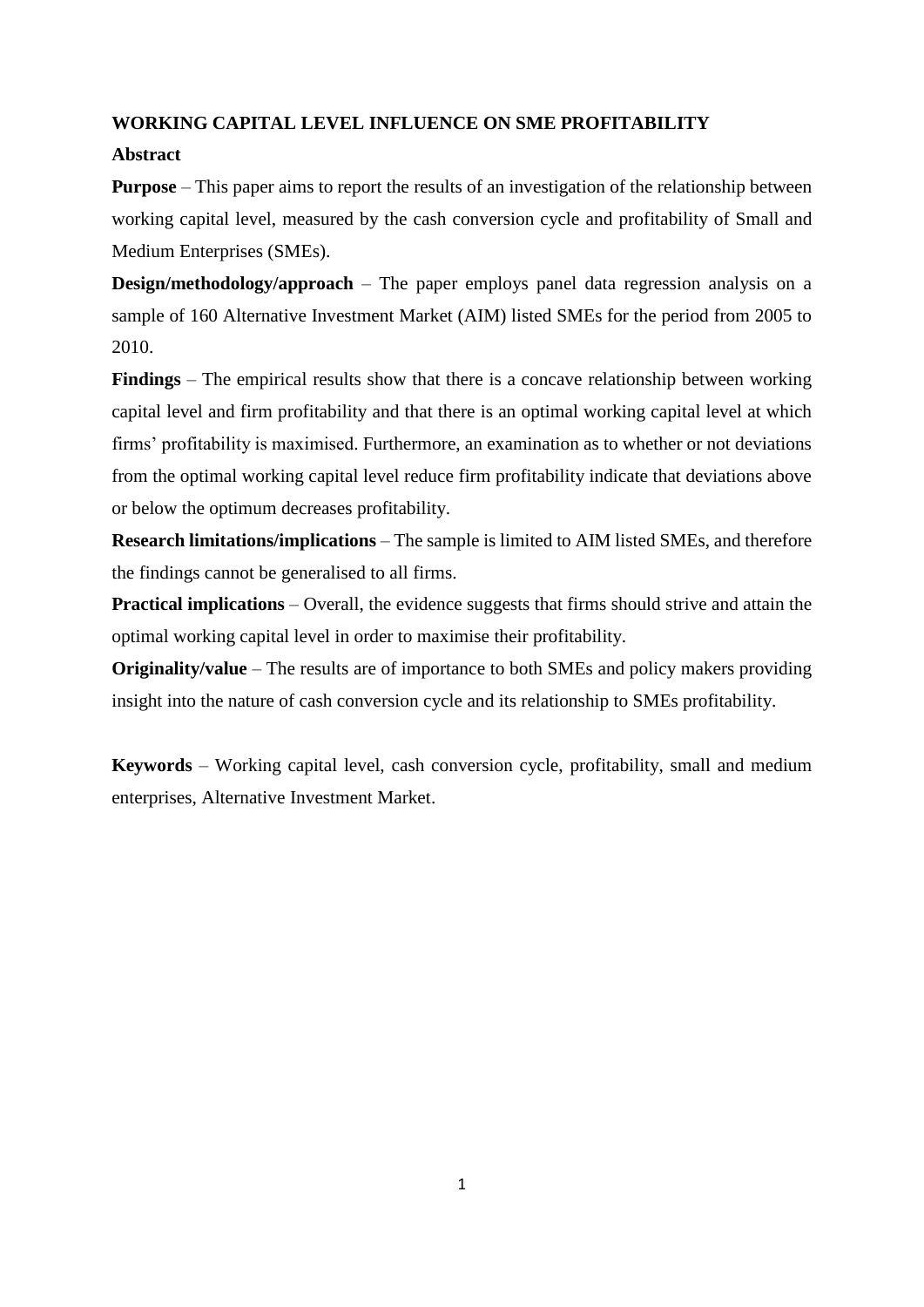#### **WORKING CAPITAL LEVEL INFLUENCE ON SME PROFITABILITY**

#### **1. Introduction**

Most researchers have come to the conclusion that working capital is the lifeblood of any firm (Padachi, 2006). Smith (1980) suggests that working capital management (WCM) is important because it affects firm's profitability and risk. However, there is a massive debate in the existing literature as to whether high or low levels of working capital are best for firms. In this study, cash conversion cycle (CCC) is used as a measure of working capital level, which has been used in previous studies (Soenen, 1993; Deloof, 2003; Garcia-Teruel and Martinez-Solano, 2007; Banos-Caballero et al., 2010; Banos-Caballero et al., 2012; Tauringana and Afrifa, 2013) and also given the criticism of static measures such as current ratio and quick ratio (Emery, 1984; Soenen, 1993). The extant literature assumes a linear relationship exists between WCM and firm profitability.

One notable exception from the extant research is the study by Banos-Caballero et al. (2012) in Spain that has investigated the possibility of a non-linear relationship between WCM and firm profitability. They argue that even though the general consensus is that low investment in working capital is associated with a higher return, it may result in loss of sales and interruptions in the production process therefore leading to lower profitability. However, this present study differs in the sense that the sample size consists of small and medium enterprises (SMEs) that are listed on the stock exchange in the United Kingdom (UK). It is interesting to know how the working capital level influences the profitability of SMEs in the UK, given that the UK operates a well-developed financial market and banking system (Martinez-Sola et al., 2013). A research by Demirguc-Kunt and Maksimovic (2002) shows that firms in such countries will extend more trade credit to their customers. Also, the definition of SME in the UK is different from those in other countries (Storey, 1994), such as Spain where Banos-Caballero et al. (2012) conducted their research. Whilst Spain uses the definition established by the European Commission recommendation 96/280/CE of 3rd April 1996, the UK uses the definition of the UK Firms Act 2006, section 382 and 465 for SMEs (see Appendix 1).

Secondly, three different measures of firms' profitability are employed in order to ascertain the robustness of the results. Researchers such as Garcia-Teruel and Martinez-Solano (2007), Deloof (2003) and Padachi (2006) all found a negative relationship between CCC and profitability. On the other hand, Samiloglu and Demirgunes (2008) and Gill et al. (2010) and Nobanee (2009) found a positive relationship between CCC and profitability.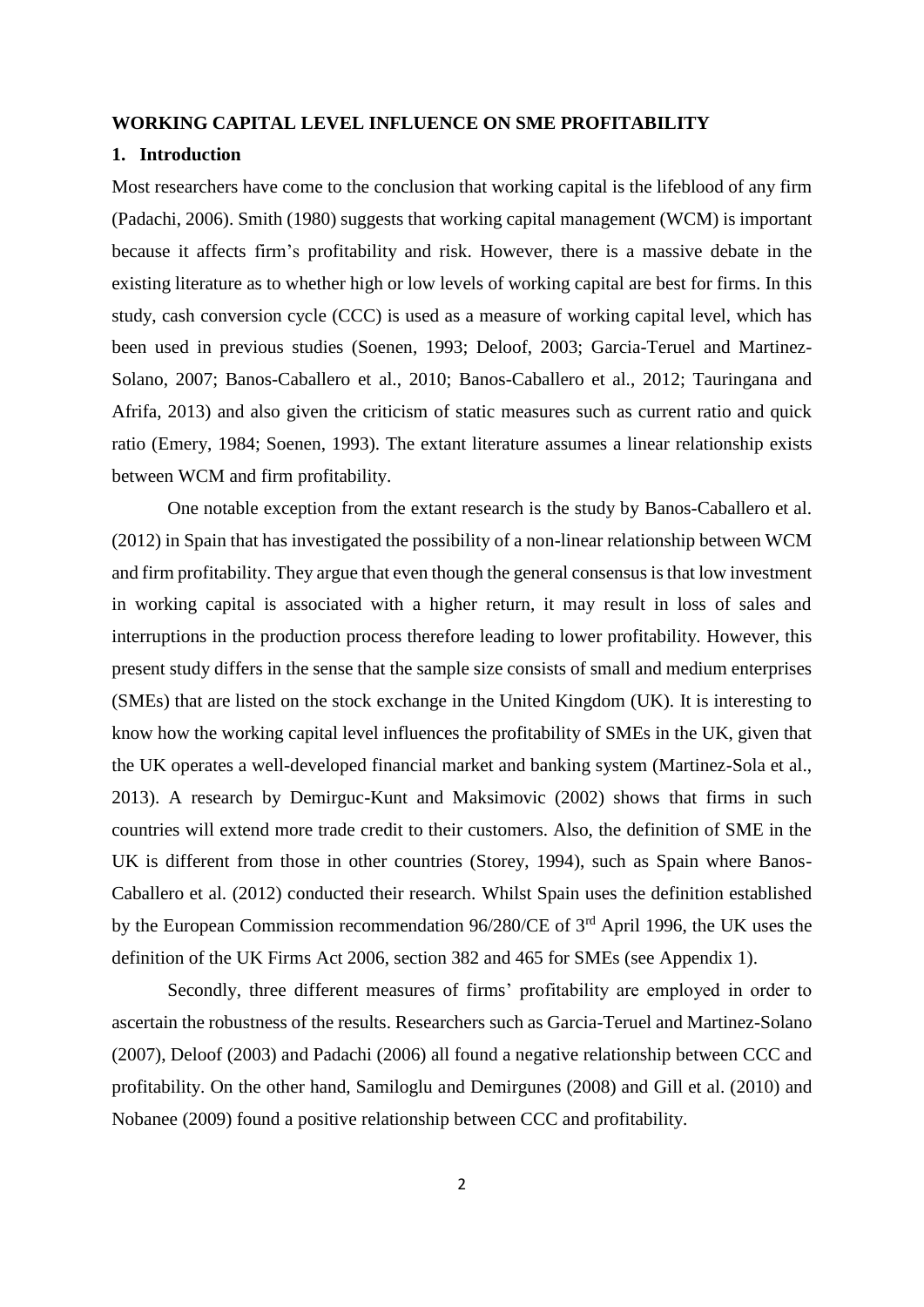Both high and low levels of WCM have benefits and costs to firms (Deloof, 2003; Banos-Caballero et al., 2012; Tauringana and Afrifa, 2013), meaning an optimal working capital level may exist at which the profitability of the firm is maximised (Banos-Caballero et al., 2012). High levels of working capital may improve profitability because it can stimulate sales (Banos-Caballero et al., 2010), prevent production interruptions (Tauringana and Afrifa, 2013), strengthen long-term relationships with customers (Ng et al., 1999), and influence the acquisition of merchandise at times of low demand (Emery, 1987). On the other hand, minimising the investment in working capital may result in higher profitability (Deloof, 2003; Banos-Caballero et al., 2014) because of lack of finance in general and the expensive nature of external finance in particular (Banos-Caballero et al., 2014). Autukaite and Molay (2011) argue that effective WCM leads to a reduction in a firm's risk, which attracts cheaper financing from both shareholders and lenders. Ganesan (2007) asserts that reducing the requirement in working capital reduces the need for financing and cost of capital, so increasing the cash available to shareholders. Based on these two contrasting effects of working capital level on firm profitability, it can therefore be argued that the relationship between WCM and firm profitability may be concave instead of linear as previously suggested (see, Jose et al., 1996; Shin and Soenen, 1998; Garcia-Teruel and Martinez-Solano, 2007) and therefore might be better examined by use of a quadratic relationship.

The results obtained confirm the hypothesis which suggests a concave relationship between working capital level and Alternative Investment Market (AIM) listed SME profitability. This means that profitability increases as working capital level rises but then starts to decline if it rises beyond a certain level.

WCM is important to firms because it involves a trade-off between risk and profitability (Smith, 1980; Tauringana and Afrifa, 2013). However, studies show that WCM is more important to SMEs than to larger firms (Banos-Caballero et al., 2010). In the UK, Hughes (1997) studied the financial structure of large and SME businesses and found that SMEs tend to rely more on short-term debts as compared with large firms. McCosker (2000) argues that although WCM problems can be experienced by businesses of any size, it is usually SMEs that have most problems. The importance of WCM to SMEs stems from their lack of access to external finance (Whited, 1992; Fazzari and Petersen, 1993) and heavy reliance on working capital as a source of finance (Padachi, 2006). Also, SMEs have high liquidity as compared with large firms (Tauringana and Afrifa, 2013), which makes WCM very important in relation to their profitability. According to Padachi (2006) and Vanhorne and Wachowicz (2001),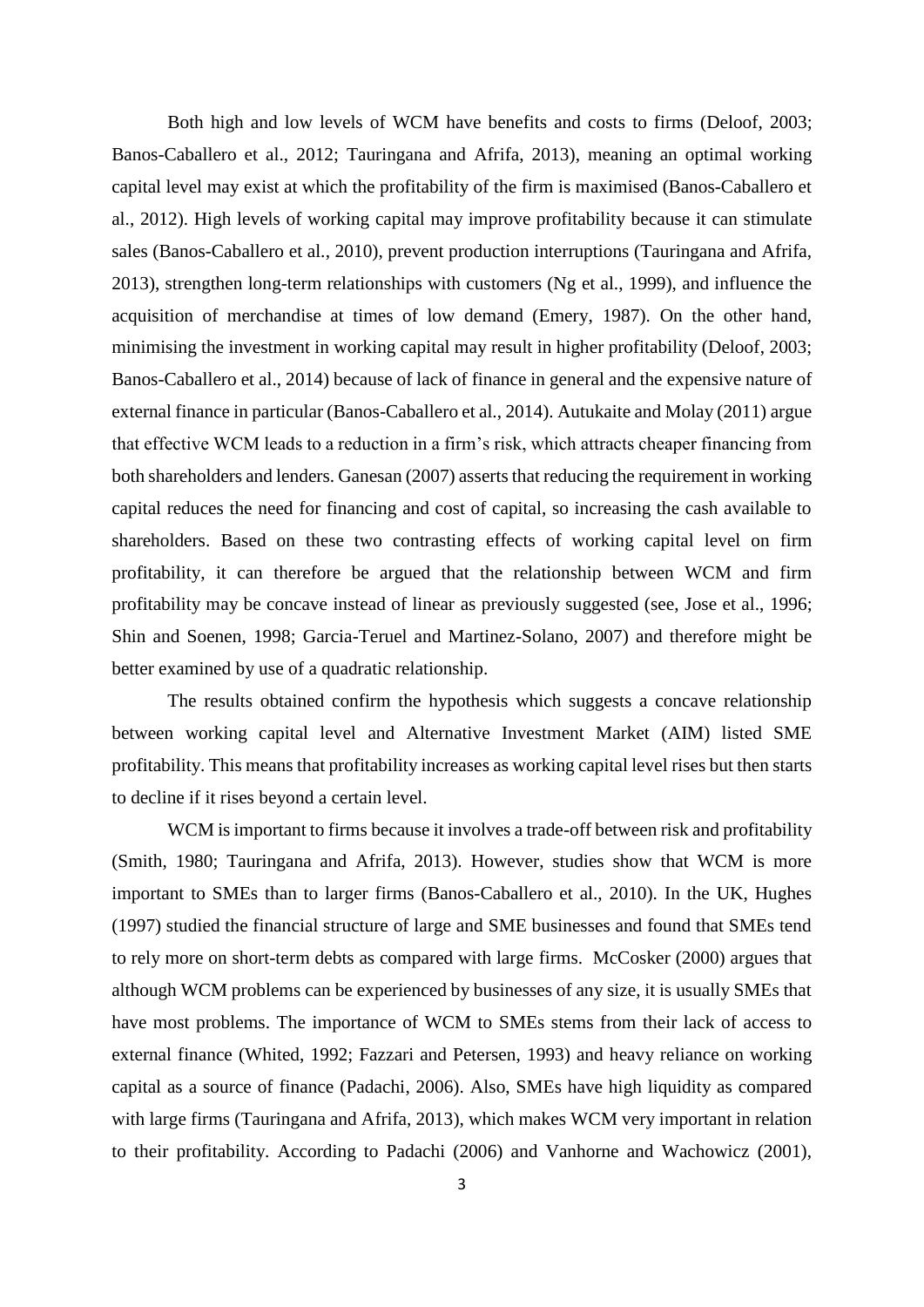SMEs' current assets and liabilities represent a higher percentage of total assets and liabilities than in larger firms. For example, a study by Garcia-Teruel and Martinez-Solano (2007) found that the current assets of Spanish SMEs represent 69% of their total assets, and their current liabilities more than 52% of their total liabilities.

This study seeks to make a number of contributions to the extant WCM literature on SMEs. First, it tests if firms have an optimal working capital level at which their profitability gets maximised by considering a nonlinear (concave) association between working capital level and firm profitability. If a concave association exists, deviations from the maximum point will reduce firm profitability. Thus, does firms' profitability decrease if the level of working capital moves away from the optimum point? In order to answer this question, this study follows similar procedure of Tong (2008) and Martinez-Sola et al. (2013) by including the residuals of the optimum working capital level regression.

Second, the paper reports the results of WCM effect on SME profitability. The available literature on WCM effect on firm profitability almost exclusively focuses on larger firms, with limited empirical evidence on SMEs. The few notable previous studies that have focused on SMEs includes (Garcia-Teruel and Martinez-Solano, 2007; Afeef, 2011; Stephen and Elvis, 2011; Banos-Caballero et al., 2010; Banos-Caballero et al., 2012; Tauringana and Afrifa, 2013). The reason for the lack of literature on this subject stems from the fact that data on SMEs are difficult to find. SMEs are reluctant to give out information for fear that it will be disclosed to and used by their competitors (Afrifa, 2013). This study empirically shows that an optimal level of working capital exists at which firms profitability is maximised, for a sample of 160 AIM listed SMEs during 2005 and 2010, and that deviations from the optimum level reduce firm profitability. The use of three different proxies for firm profitability (Return on Assets (ROA), Return on Capital Employed (ROCE) and Return on Equity (ROE)) shows the robustness of the results.

Third, models were estimated by using panel-data methodology. Panel data allow for the control of individual heterogeneity (Hsiao, 2003). This can be achieved by using either oneor two-way analysis to control for the individual and time invariant variables, but not by a timeseries or cross-section study alone. Panel data are also more informative, and give greater variability, freedom and efficiency (Baltagi, 2005). Also, by combining time-series and crosssection observations, panel data can significantly increase the number of observations. According to Wooldridge (2002), panel data can be used to obtain consistent estimators in the presence of omitted variables.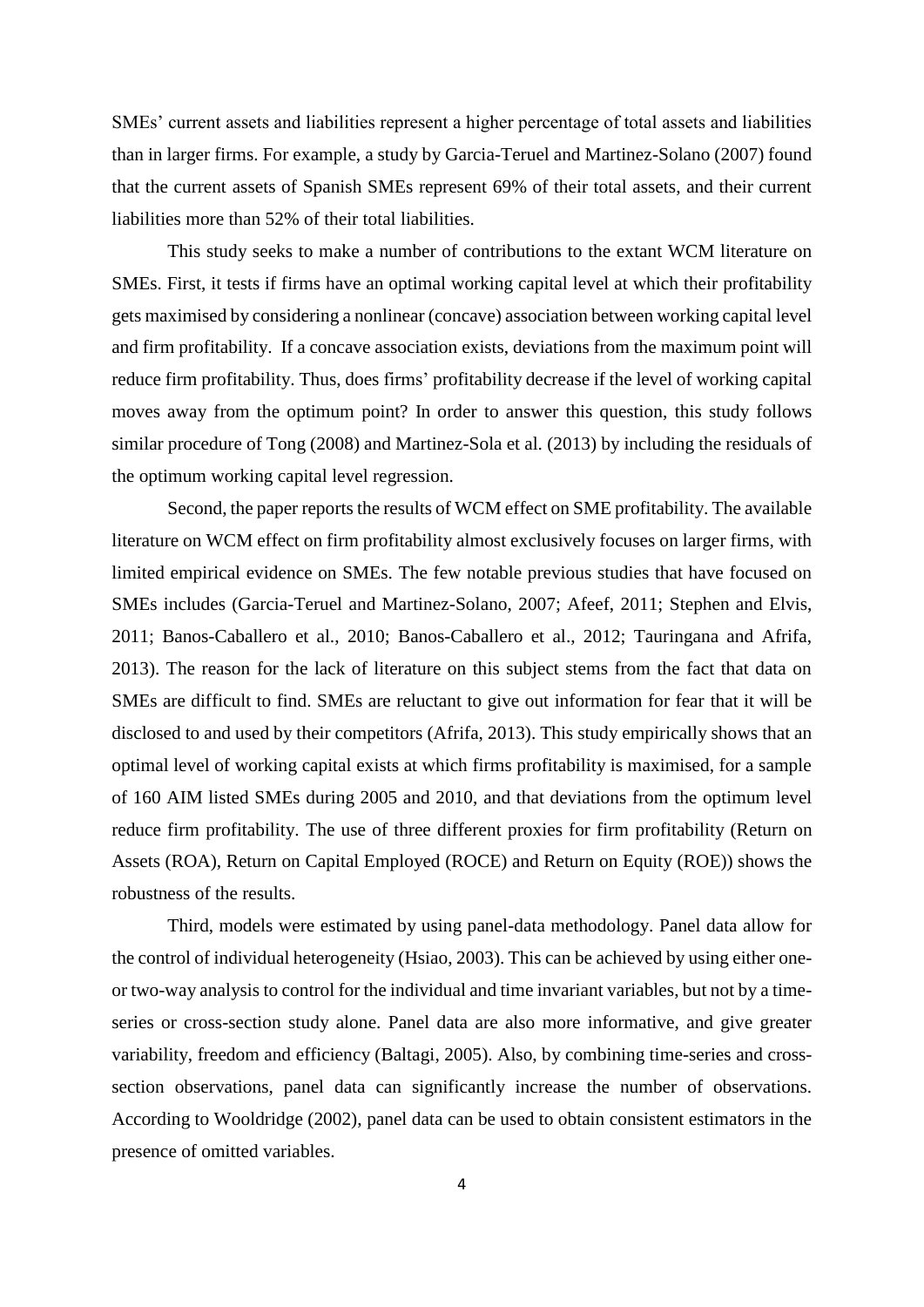The rest of the paper is structured as follows. The next section examines the literature review and development of hypotheses. The study data and research methodology are then discussed. The next section evaluates the empirical results. The last but one section discusses the robustness of the results, and the final section gives the summary and conclusion.

#### **2. Literature review and development of hypotheses**

Many researchers have examined the relationship between WCM and firm profitability (Jose et al., 1996; Shin and Soenen, 1998; Padachi, 2006; Garcia-Teruel and Martinez-Solano, 2007; Banos-Caballero et al., 2010; Afeef, 2011; Stephen and Elvis, 2011; Banos-Caballero et al., 2012; Tauringana and Afrifa, 2013). CCC is used here as the measure of WCM (Richard and Laughlin, 1980). It measures the time lag between expenditure for the purchase of raw materials and the collection of sales of finished goods. Soenen (1993) asserts that the length of the CCC determines the degree to which the firm must rely on external financing. However, the nature of the relationship between working capital level and firm profitability depends on the particular WCM strategy chosen by a firm (Garcia-Teruel and Martinez-Solano, 2007; Afrifa, 2013; Tauringana and Afrifa, 2013); firms can pursue a conservative or aggressive WCM strategy (Nazir and Afza, 2009). As argued by Banos-Caballero et al. (2012), the particular WCM chosen by a firm may significantly impact on both risk and profitability.

A conservative strategy may lead to higher investment in working capital. This strategy is aimed at stimulating sales by increasing both inventories and trade receivables in order to increase profitability (Tauringana and Afrifa, 2013). An increase in inventories may prevent production disruptions (Garcia-Teruel and Martinez-Solano, 2007), reduce the risk of running out of inventory (Deloof, 2003), and reduce supply costs and price fluctuations (Blinder and Maccini, 1991). Also, an increase in trade receivables can increase sales because it allows customers time to pay (Long et al., 1993; Deloof and Jegers, 1996). A conservative strategy may also improve firm profitability because it reduces the information asymmetry between buyer and seller by increasing the trade credit level (Smith, 1987). Allowing more trade credit through the conservative strategy can increase profitability because it can serve as a product differentiation strategy (Shipley and Davis, 1991; Deloof and Jegers, 1996; Nadiri, 1969; Blazenko and Vandezande, 2003). Increasing trade credit level may strengthen supplier/customer long-term relationship (Wilner, 2000). It can serve as effective price cut (Brennan et al., 1988); it can help to reduce transaction costs (Ferris, 1981; Emery, 1987); to entice customers to acquire merchandise at times of low demand (Emery, 1987). However,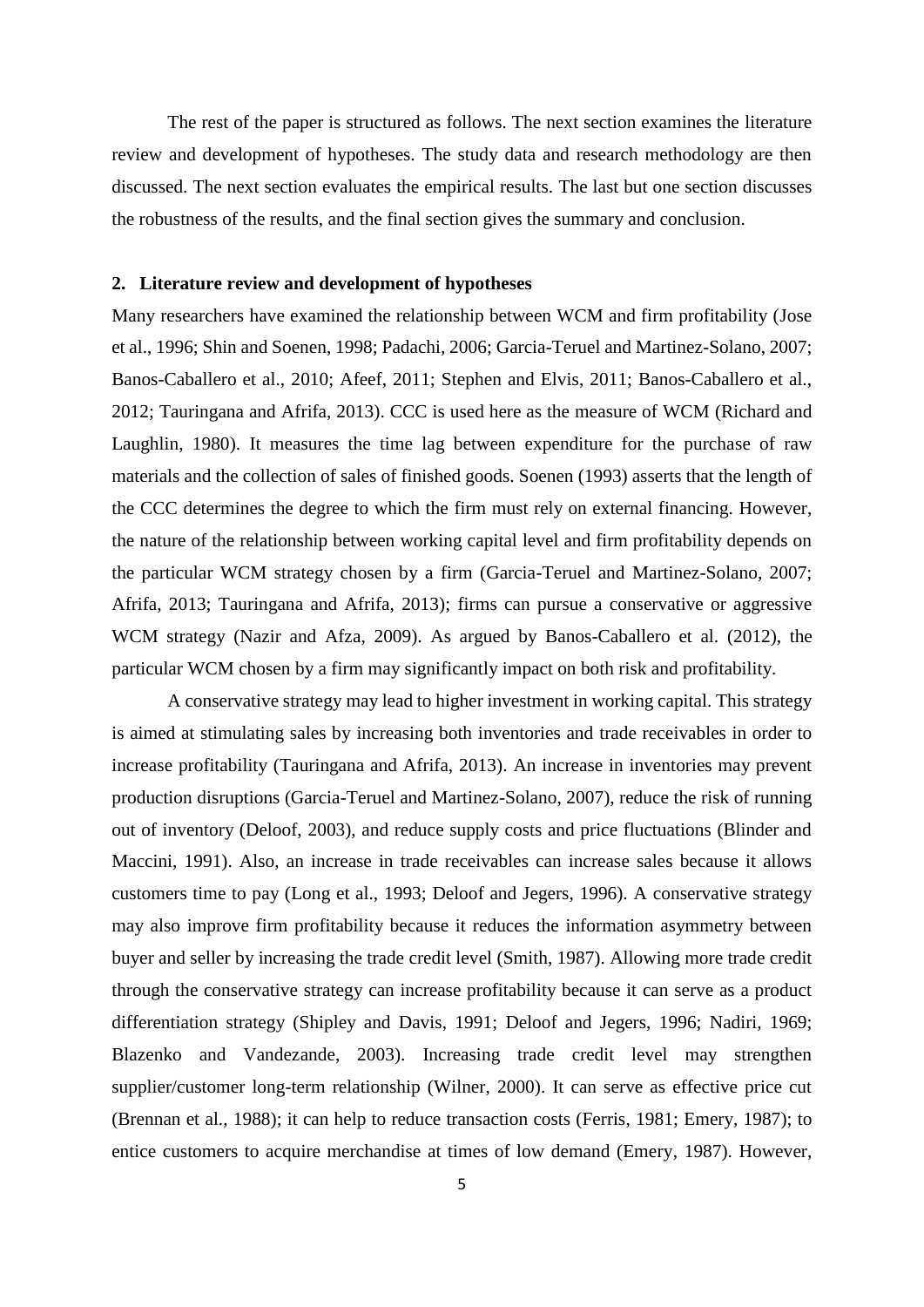increasing investment in working capital may result in the opportunity cost of cash being tied up in stock and accounts receivable, which could reduce the profitability of the firm (Deloof, 2003). Soenen (1993) suggests that high investments in working capital could lead to bankruptcy of firms.

Gill et al. (2010) made use of a sample of 88 American manufacturing firms listed on the New York Stock Exchange for the period of 3 years from 2005 to 2007 to accentuate the relationship between WCM and profitability and recorded a positive coefficient of CCC; therefore arguing that the higher the CCC, the higher the profitability of the firm. The association between CCC and profitability was found to be positive and significant by researchers including Samiloglu and Demirgunes (2008) and Nobanee (2009), which supports the conservative strategy of WCM.

A firm can also adopt an aggressive strategy of WCM by reducing investment in both the inventory and accounts receivable (Afrifa, 2013). Minimising inventory holding period through the aggressive strategy will lead to enhanced firm profitability due to a reduction in inventory holding costs such as warehouse storage cost, insurance, spoilage, theft etc. (Kim and Chung, 1990). An aggressive strategy may also lead to higher firm profitability by reducing accounts receivable period, which will increase the cash flow available to the firm. Such funds may be used to finance the day-to-day operations, therefore avoiding the need to source for expensive external finance (Autukaite and Molay, 2011). Moreover, such funds can be left in the bank to earn interest or be invested elsewhere to generate more profit. An aggressive strategy of WCM may also increase profitability by delaying payment to suppliers. As argued by Falope and Ajilore (2009), delaying payments to suppliers, will lead to higher level of working capital available to use. However, Ng et al. (1999) argue that delaying payments to suppliers may reduce profitability because of the loss of discounts for early payment, which can exceed 20%, depending on the discount rate and discount period granted.

Nobanee and Alhajjar (2009) examined a panel data of 2,123 Japanese non-financial firms listed on the Tokyo Stock Exchange for the period from 1990 to 2004 and found a negative relationship between profitability and CCC; concluding that managers could increase profitability by shortening the CCC. Lazaridis and Tryfonidis (2006) employed a sample of 131 firms listed on the Athens Stock Exchange (ASE) for the period from 2001 to 2004 and postulated a negative relationship between CCC and profitability. They therefore concluded that a decrease in the CCC would generate more profits for a firm. Researchers such as Garcia-Teruel and Martinez-Solano (2007), Deloof (2003) and Padachi (2006) also found a negative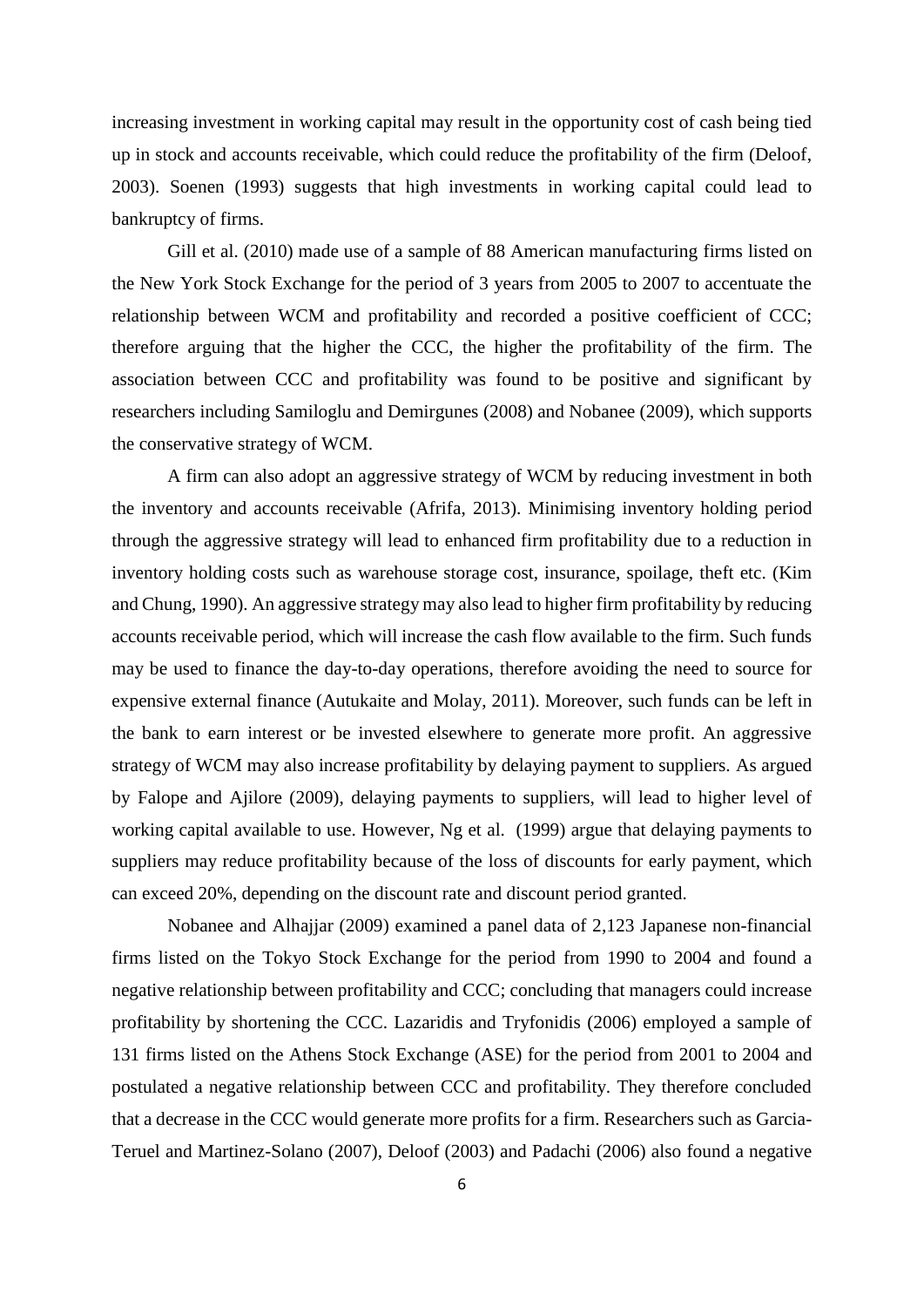association between CCC and firm profitability, consistent with the aggressive strategy of WCM.

The arguments for and against these two WCM strategies are evident from the mixed extant empirical literature. According to Modigliani and Miller (1958), investment decisions are independent of financing decisions in perfect markets. However, since firms do not operate in a perfect market means that financial decisions will affect their profitability (Banos-Caballero et al., 2014). Firms obtain external funds at a cost and as argued by Banos-Caballero et al. (2010), internal and external finance are not perfect substitutes in practice. Nevertheless, accessing external financing can help a firm fulfil its investment opportunities. Investment decisions are dependent of financing decisions; hence a lower or higher working capital will have associated costs and benefits. Therefore, a non-linear (concave) technique is used to test for the costs and benefits trade-off between the two WCM strategies. This study estimates the optimal working capital level as the equilibrium between the costs and benefits of working capital. The conservative strategy suggests that maintaining higher working capital is beneficial for firms. In contrast, the aggressive strategy postulates that lower working capital improves firm profitability. Thus, this study investigates two different effects of working capital on firm profitability. Therefore, at lower levels of working capital, the conservative strategy will predominate, and so an increase in working capital level is the sign to increases in firm profitability. On the other hand, at higher levels of working capital, the aggressive strategy will predominate, and so an increase in working capital is the indication of reduction in firm profitability. Thus, a nonlinear (concave) association is likely to exist between working capital level and firm profitability. Based on the extant empirical evidence on the relationship between WCM and firm profitability, the following hypotheses are tested by this study:

 $H_1$  there is a concave relationship between working capital and firm profitability H2 deviation from the optimal working capital level reduces firm profitability

#### **3. Sample, Data And Methodology**

#### 3.1 Sample selection and data

The target population of this study was all the firms listed on the AIM. As at  $8<sup>th</sup>$  of March 2011, 1,316 firms were listed on the AIM. Financial firms (such as banks and insurance firms) were excluded because they have different accounting requirements and asset structure; this left 1,124 firms available for selection. The decision to exclude all financial institutions is consistent with Deloof (2003) and Tauringana and Afrifa (2013). Two criteria were then used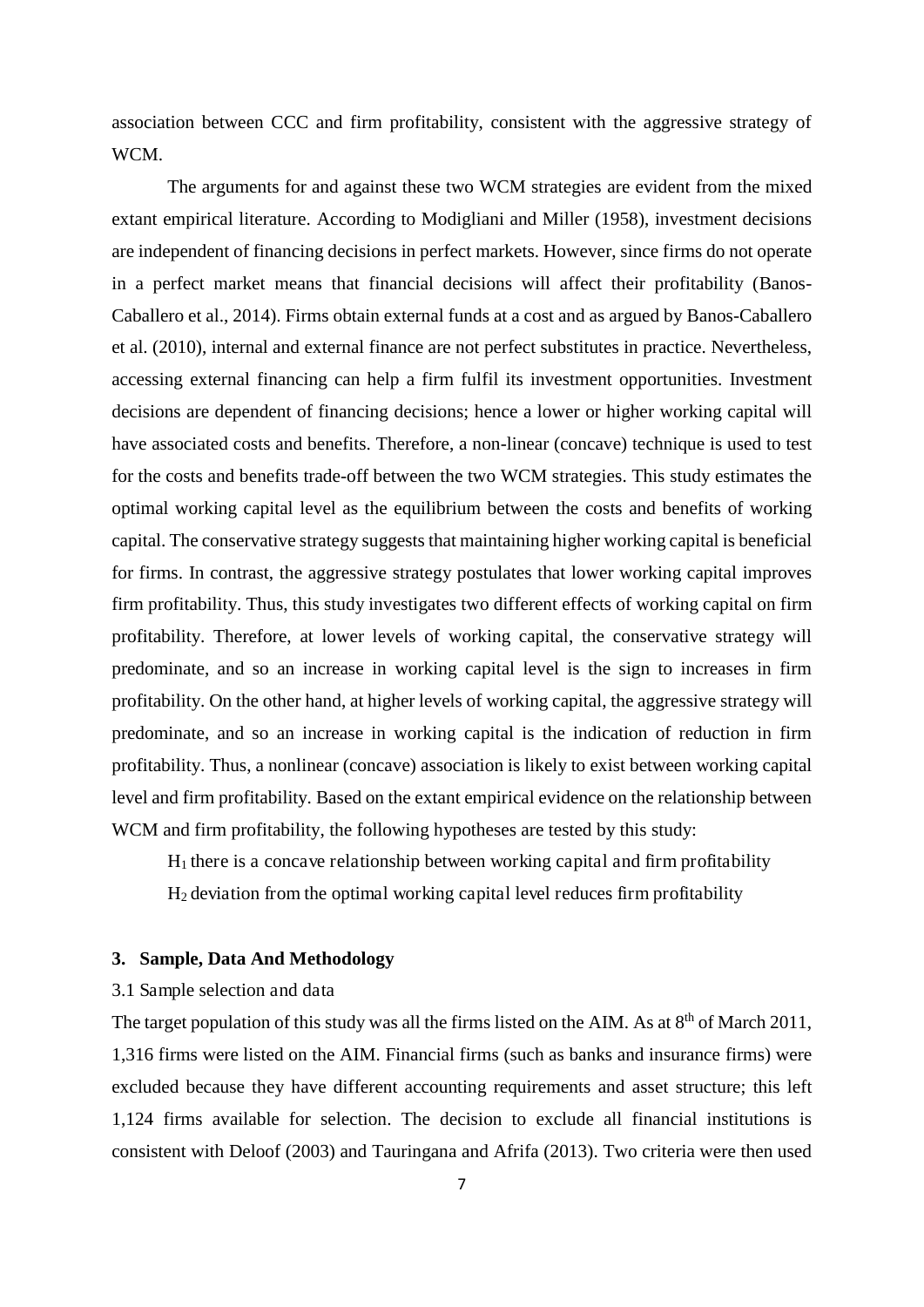to justify the inclusion of a firm into the sample. First, all firms that met the definition of SMEs as defined by the UK Firms Act 2006 (sections 382 and 465) were selected, which left 250 firms representing 19% of the whole AIM population. Second, firms were included in the sample if they had data available for all the six years under investigation from 1 January 2005 to 31 December 2010 inclusive, and this gives 160 firms in the final sample, representing 64% of all non-financial SMEs listed on the AIM. This gives 960 firm-year observations. In order to get enough firms per sector for analysis purposes and also due to the large number of sectors to which the final sample of SMEs belong, this research follows the path of Gray et al. (1995) and Afrifa (2013) by amalgamating similar sectors. This action is justified by the fact that most sectors are closely related and have similar characteristics.

The criteria were set for two reasons, including to allow for comparability with similar studies and to permit the use of balanced panel data, which has the advantage of more degrees of freedom and less multicollinearity among variables (Gujarati, 2003). The financial and accounting data used in this study were obtained from Analyse Major Databases from European Sources (AMADEUS). This database contains both annual accounts and management details of about 330,000 public and private firms in 41 European countries, including the UK. The reliability of AMADEUS data is evident from its extensive use by other researchers (see Garcıa-Teruel and Martınez-Solano, 2007). The sample was collected from the AIM because it is one of the few stock exchanges around the world established specifically for SMEs (Mendoza, 2007), and is by far the most successful second-tier market (Colombelli, 2010). ROA is used as the main profitability measure because it is an indicator of the performance of management with regard to the given resources, and because it can remove size effects, therefore allowing for inter-industry comparison (Lev and Sunder, 1979).

#### 3.2 Variables

The dependent variable to be analysed is ROA which has been used extensively in the extant literature to measure firm profitability (Martinez-Sola et al., 2013; Tauringana and Afrifa, 2013). Two additional proxies for firm profitability are also included to test the robustness of the results, namely: ROCE and ROE. The key independent variable is CCC (see, Garcia-Teruel and Martinez-Solano, 2007; Banos-Caballero et al., 2012; Afrifa, 2013) and its square CCC<sup>2</sup>. The inclusion of these two variables serves to test the costs and benefits effect associated with high and low working capital level and therefore the existence of a nonlinear relationship.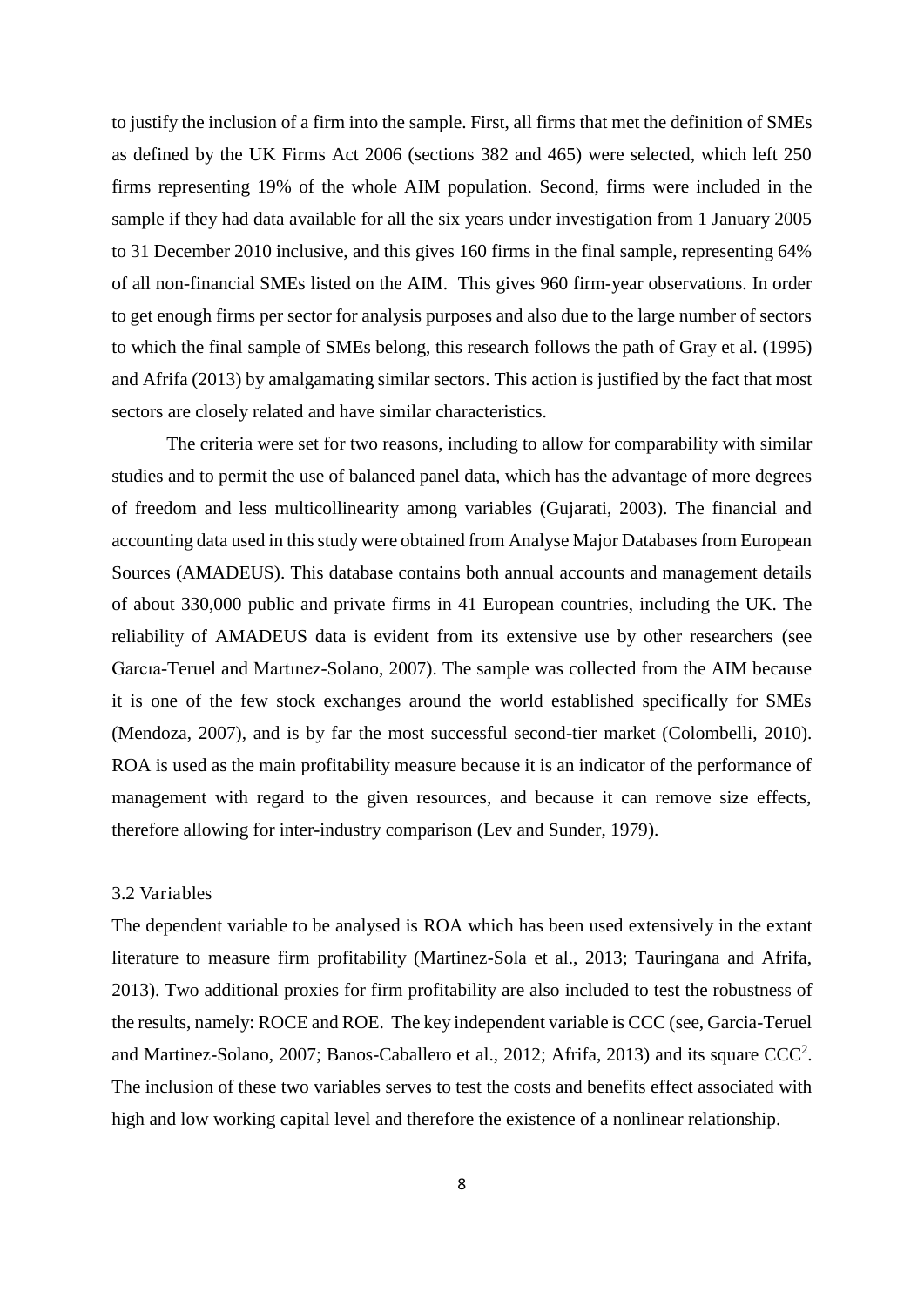The following control variables are included in all regressions because they have been found by previous literature to explain firm profitability (see, Samiloglu and Demirgunes, 2008; Mathuva, 2010; Mohamad and Saad, 2010). These include: firm age (COAGE), firm size (COSIZE), asset tangibility (ATAN), financial leverage ratio (LEV), liquidity ratio (LIQ), short-term financing (SFIN) and industry classification (INDUST). All variables are defined in Table 1 below. We expect COAGE to be positively related to profitability because older firms have established contacts with customers, and easier access to resources (Coad et al., 2010). COSIZE is expected to negatively relate to firm profitability because smaller firms are more able to adapt to the ever-changing business environments (Yang and Chen, 2009). We predict a negative relation between ATAN and firm profitability because firms need higher proportion of intangible assets such as human capital in order to use the resources with maximum effectiveness (Harris and Robinson 2001). LEV is expected to negatively relate to firm profitability because of the agency cost of debt (Jensen and Meckling, 1976). We expect a negative association between LIQ and firm profitability because the availability of liquidity may be an indication that a firm is forgoing the benefits of investing in profitable opportunities (Hvide and Moen, 2007; Ng and Baek, 2007). The association between SFIN and firm profitability is expected to be negative because SFIN is usually for one year or less which means that firms may have to go through the tedious and costly process of renegotiation at the expiry of the credit period (Afrifa, 2013). A negative relationship between SFIN and profitability was found by Chittenden et al. (1996) and Caesar and Holmes (2003).

[Table 1 about here]

#### 3.3 Methodology

Preliminary data analysis was conducted to test for the presence of outliers due to the wide variation in the sample firms. There are two ways to deal with outliers, including winsorisation or data removal (Beiner, et al., 2006). The method applied in this study was to winsorise the data with outliers at the 5% and 95% levels by replacing the extreme observations with the nearest non-outlier observation (Hellerstein, 2008). The decision not to completely eliminate the outlier observations stems from the fact that balanced panel data is employed for this research. The decision to winsorise the affected data is in line with similar procedures by previous researchers in accounting and finance literature, including Kieschnick et al. (2006), Hill et al. (2010).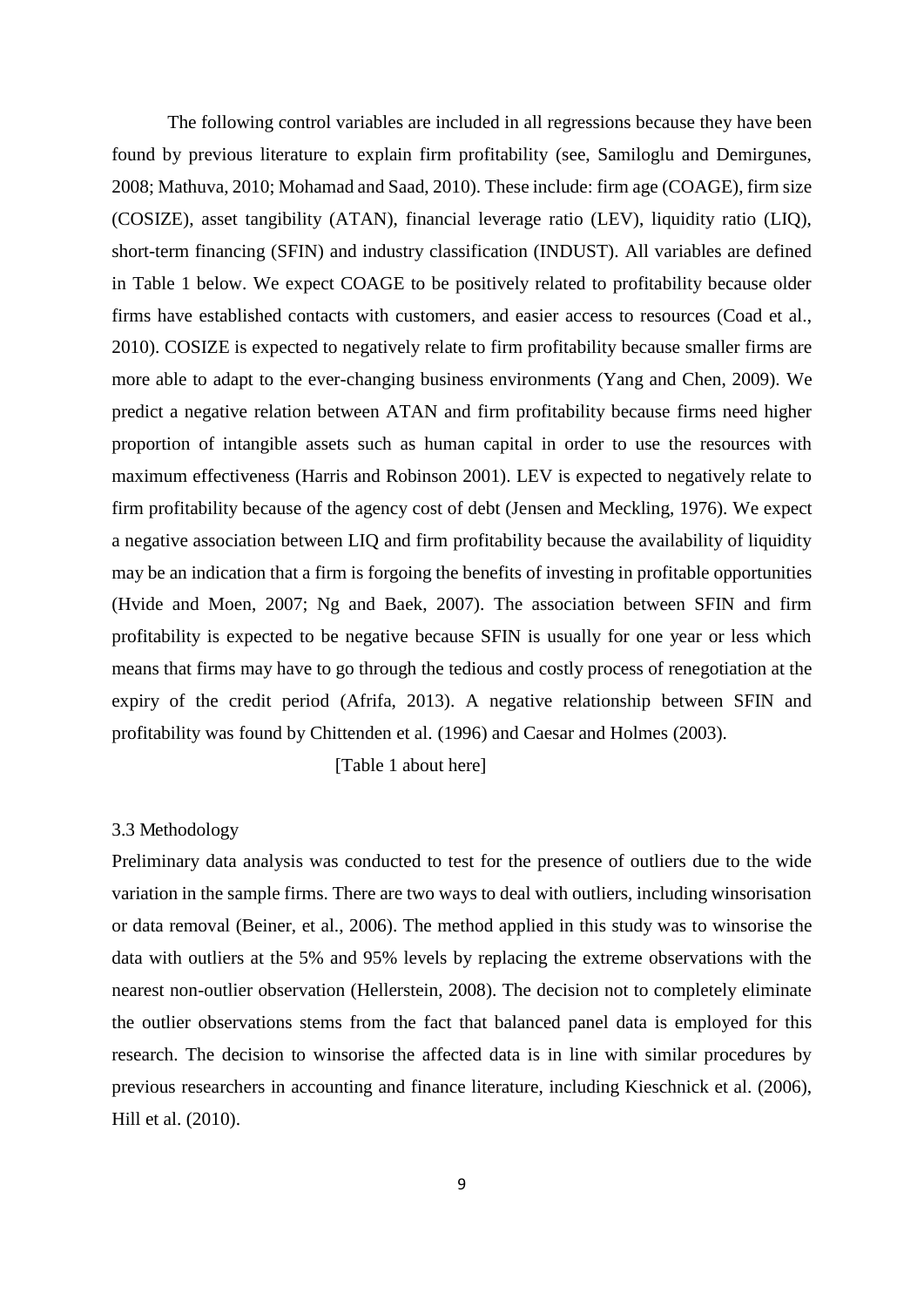In addition to the misspecification checks carried out using outlier-observation tests, other tests were employed. Specifically, heteroscedasticity and serial correlation are tested. The Breusch-Pagan and Breusch-Godfrey tests, and the Woodridge test for autocorrelation, were used to test for - and suggested the presence of - heteroscedasticity and serial correlation. For this reason, a decision was made to employ robust standard error (Lei, 2006) in estimating all models.

Since panel-data regression was used, the Hausman test was performed, to decide whether to use the Fixed Effects (FE) or Random Effect (RE) model by first determining whether there was a correlation between the unobservable heterogeneity  $(\mu_i)$  of each firm and the explanatory variables of the model. This test accepted the null hypothesis that the unobserved heterogeneity was uncorrelated with the regressors in all models. This finding means that the RE is not significantly different from the FE, and therefore the former is the more consistent and efficient method to use. The estimates of the models are as follows:

$$
PROF_{it} = \beta_0 + \beta_1 (CCC) + \beta_2 (CCC^2) + \sum_{K-1}^{7} \beta_2 CONTROLS_{it} + \mu_i + \varepsilon_{it}
$$
 (1)

$$
CCCit = \beta0 + \beta1(COSIZEit) + \beta2(ATANit) + \beta3(LEVit)+ \beta4(CFLOWit) + \beta5(INDUSTit) + \mui + \varepsilonit
$$
\n(2)

$$
PROF_{it} = \beta_0 + \beta_1 (DEVIATION) + \sum_{K-1}^{7} \beta_2 CONTROLS_{it} + \mu_i + \varepsilon_{it}
$$
 (3)

$$
PROF_{it} = \beta_0 + \beta_1 (DEVIATION) + \beta_2 (INTERACT) + \sum_{K-1}^{7} \beta_3 CONTROLS_{it} + \mu_i + \varepsilon_{it} \tag{4}
$$

We define all variables in Table 1 above. PROF is the firm profitability (ROA, ROCE and ROE) and the independent variable is CCC, which measures working capital level by firm i at time t. The subscript i denotes the n<sup>th</sup> firm ( $i = 1,...160$ ), and the subscript t denotes the n<sup>th</sup> year (t=1,...6).  $\mu_i$  is the unobservable heterogeneity (individual effects), which is specific for each firm, and  $\varepsilon_{it}$  is the error term. These four models will assist in achieving the objective of this paper. First, equation 1 will determine whether a concave relationship exists. The second and third equations will indicate whether a deviation from the optimal working capital point affect profitability. Lastly, the fourth equation will establish the effect of above and below deviations from the optimal working capital level relationship with firm profitability.

#### **4. Empirical evidence**

#### 4.1 Descriptive statistics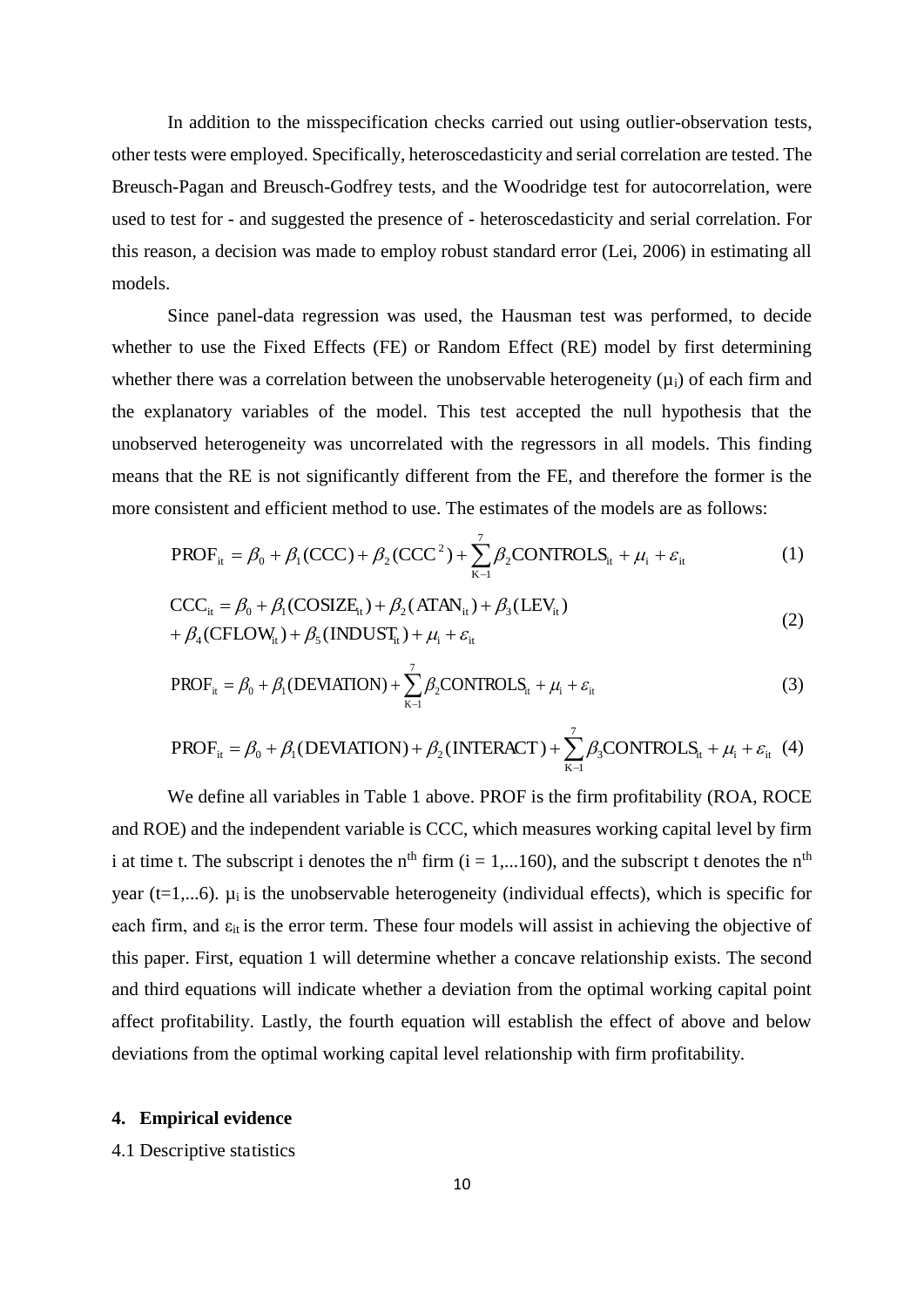Table 2 presents the descriptive statistics of the dependent and independent variables. ROA is on average –13.96%, while the median is –3.35%. The ROCE has a mean of –20.67% and a median of 0%. ROE is on average –31.85% with a median of –1.38%. Important differences exist between the different measures of firm profitability, which justifies why they have been included. The CCC has a mean of 62.41 days, which indicates that AIM listed SMEs are slow both in converting inventory into sales and collecting monies owed by customers but pay their suppliers faster. In other words, it takes more than two months between the outlay and receipt of cash. Similar average CCC days of 69.35 was reported by Mathuva (2010).

The descriptive statistics of the control variables indicate an average firm age of 13.39. The average firm size is £4,412,254, which suggests that the majority of the firms are mediumsized firms. According to the UK Firms Act 2006 section 382, a firm is classified as mediumsized if the total asset in a particular year is more than £3.26m but less than £12.9m. The average ATAN ratio is 0.37:1 with a median of 0.35:1. The average LEV is 22.18%, with a median of 1.49%. The average ratio of LIQ in the sample is 2.37:1; SFIN has a mean of 0.41, which is common in SMEs (Stephen and Elvis, 2011).

[Table 2 about here]

#### 4.2 Correlation analysis

The results of the Pearson correlation coefficients are presented in Table 3 for all continuous variables included, to assess the association between CCC and profitability. The correlation results indicate a significant and negative correlation between CCC and all the three measures of profitability (ROA, ROCE and ROE). The correlation between CCC and ROA is –0.125, significant at the 1% level. The coefficient of the correlation between CCC and ROCE is – 0.115, significant at the 1% level. CCC and ROE has correlation coefficient of –0.104 and significant at the 1% level. ROA is positive and significantly correlated with COAGE and COSIZE at the 1% level, whilst negatively correlated with LIQ at the 1% level of significance. CCC has a positively significant correlation with COAGE, LIQ and COSIZE at the 10%, 5% and 1% respectively. However, there are negative correlations between CCC and both ATAN and SFIN at the 5% and 1% respectively. The correlations among the remainder of the independent variables suggest that multicollinearity is not a problem in the multiple regression analyses since the coefficient values are low. Field (2005) suggests that multicollinearity becomes a problem only when the correlation coefficient exceeds 0.80. The results in Table 3 show that none of the correlations between independent variables exceeds this threshold value.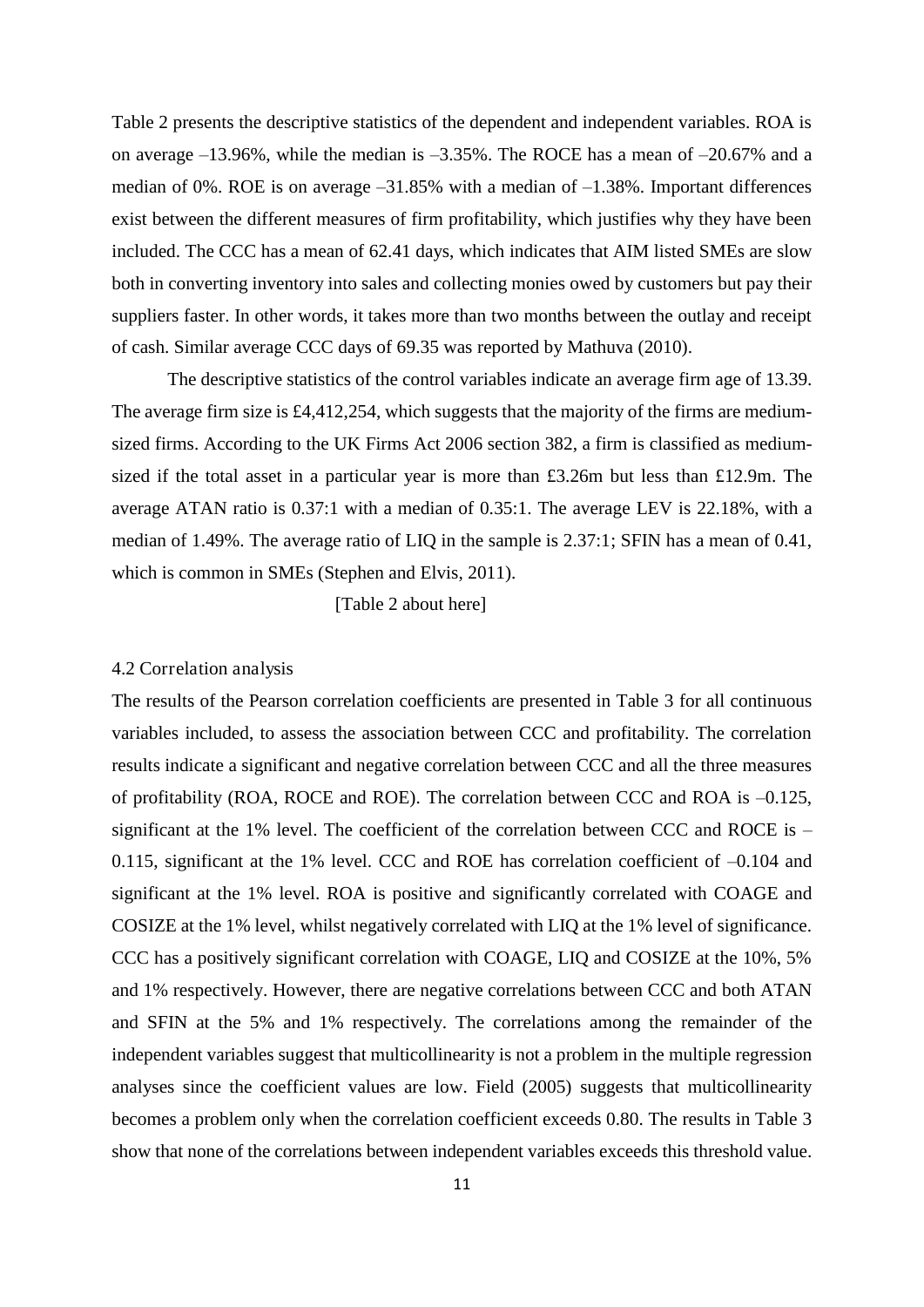However, according to Myers (1990), a certain degree of multicollinearity can still exist even when none of the correlation coefficients are very large. Therefore, the variance inflation factors (VIFs) were examined in all models to further test for multicollinearity and all were well below the threshold value of 10 suggested by Field (2005) indicating that multicollinearity does not pose a problem in the regressions.

[Table 3 about here]

## 4.3 Working capital and firm profitability

The optimum level of working capital is determined by estimating Model 1, where the firm profitability in i at time t depends on CCC and its square  $(CCC<sup>2</sup>)$ . The two variables are included in order to test for the conservative strategy and aggressive strategy, as well as to determine the optimal breakpoint of profitability-working capital relationship. In order to confirm the hypothesis stated above,  $\beta_1$  and  $\beta_2$  must be positive and negative respectively. As specified above, the study also includes seven control variables.

Table 4 provides the results from the estimation of Model 1, using three different proxies for firm profitability. The  $R^2$  ranges from 8.8 percent to 13.9 percent. Despite the low values of  $R^2$  (which is comparable to similar studies such as Tauringana and Afrifa, 2013), the higher t-values show significant relationship between variables. In the first column, the calculation of firm profitability is ROA. In the second and third columns, ROCE and ROE are used as alternative measures of firm profitability respectively. Consistent with expectation, CCC is positive and statistically significant at the 5% in column 1 and 1% in columns 2 and 3. However,  $CCC<sup>2</sup>$  is negative and significant at the 1% level for the three measures of firm profitability. This means that working capital increases the profitability of AIM listed SMEs up to the breakpoint, after which, increases in the working capital reduces profitability. The significance of the results for all three measures of profitability demonstrates the robustness of the findings in relation to the nonlinear relationship between working capital and firm profitability.

For the control variables, COAGE is positively related to ROA at the 1% level of significance, which indicates that the longer an AIM listed SME is in existence the higher the ROA. This is justified on the premise that older companies are more experienced because they have enjoyed the benefit of learning and therefore can enhance ROA (Stinchcombe, 1965). As for firm size, like Enqvista et al. (2014), we report a negative but insignificant coefficient of COSIZE and ROA. The coefficient of ATAN is negative and significant at the 5% level in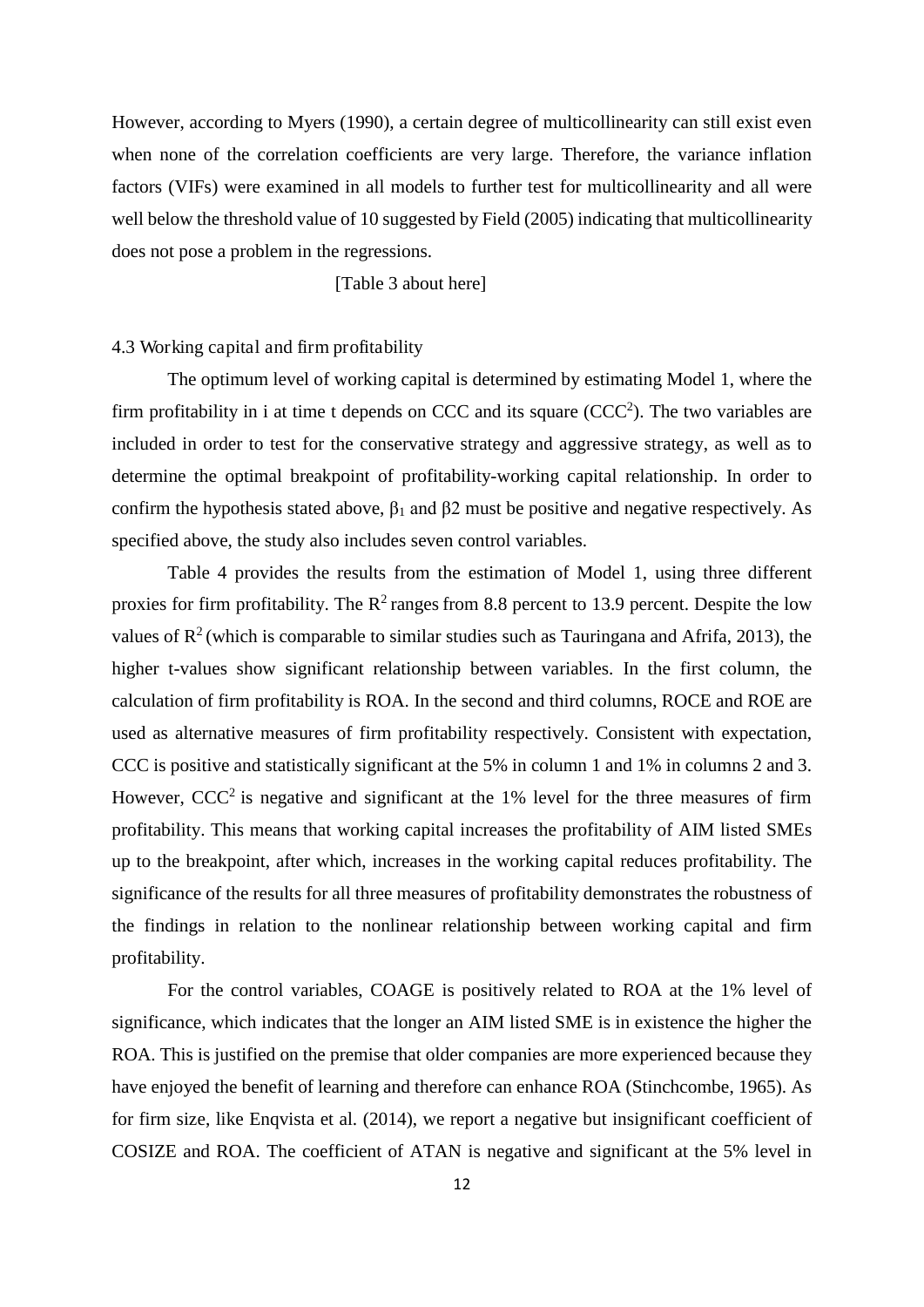column 1, consistent with Onaolapo and Kajola (2010). Corrado et al. (2009) have argued that products and services are becoming more knowledge intensive, which means that the amount of intangible assets in the form of human capital and R&D will maximise profitability. LEV is negative but insignificantly related with ROA, similar to the results by (Afrifa, 2013). The coefficient of LIQ is negative and significant in column 1, indicating that the presence of debt increases the agency cost for firms (Ebaid, 2009). SFIN has a significantly negative coefficient with ROA, which is consistent with the research by Tauringana and Afrifa (2013). This shows that firms that lower liquidity enhances ROA (Afrifa, 2013).

#### [Table 4 about here]

#### 4.4 Deviation from the optimal working capital level

As a concave relationship exists between firm working capital level and profitabiilty because of the two opposing effects of CCC and  $CCC<sup>2</sup>$ , an attempt is made to determine if a deviation from the optimal working capital point will affect profitability. This section provides evidence to support the notion that firm profitability declines if firms move away from the optimum working capital point. Therefore, this section analyses the relation between deviations from optimal woking capital level and firm profitability. A nonlinear woking capital-profitability relationship exists in Model 1, indicating that an optimal point which maximises firm profitability exists and that deviations from this optimal woking capital level may probably reduce firm profitability. To be able to determine the effect of a diviation from the optimal woking capital level, the variable CCC and  $CCC<sup>2</sup>$  are eliminated and replaced by the residuals estimated in the benchmark specification for antecedents of CCC as explanatory variable. This is similar to that performed by Martinez-Sola et al. (2013).

 In order to do this the study considers equation 2 above as the benchmark specification for antecedents of CCC, similar to those used by previous studies on antecedents of CCC (Banos-Caballero et al., 2010). The result from estimating Model 2 is contained in Appendix 2.

 Now, the residuals from Model 2 are obtained and included in Model 1 after eliminating CCC and CCC<sup>2</sup>. Therefore, DEVIATION is the absolute value for the residuals. The objective is to determine if deviations from the optimal working capital level influence firms' profitability, using estimation of Model 3. DEVIATIONis the main independent variable in this model, defined as the absolute value of residuals of Equation 2. It is expected that  $\beta_1 < 0$  in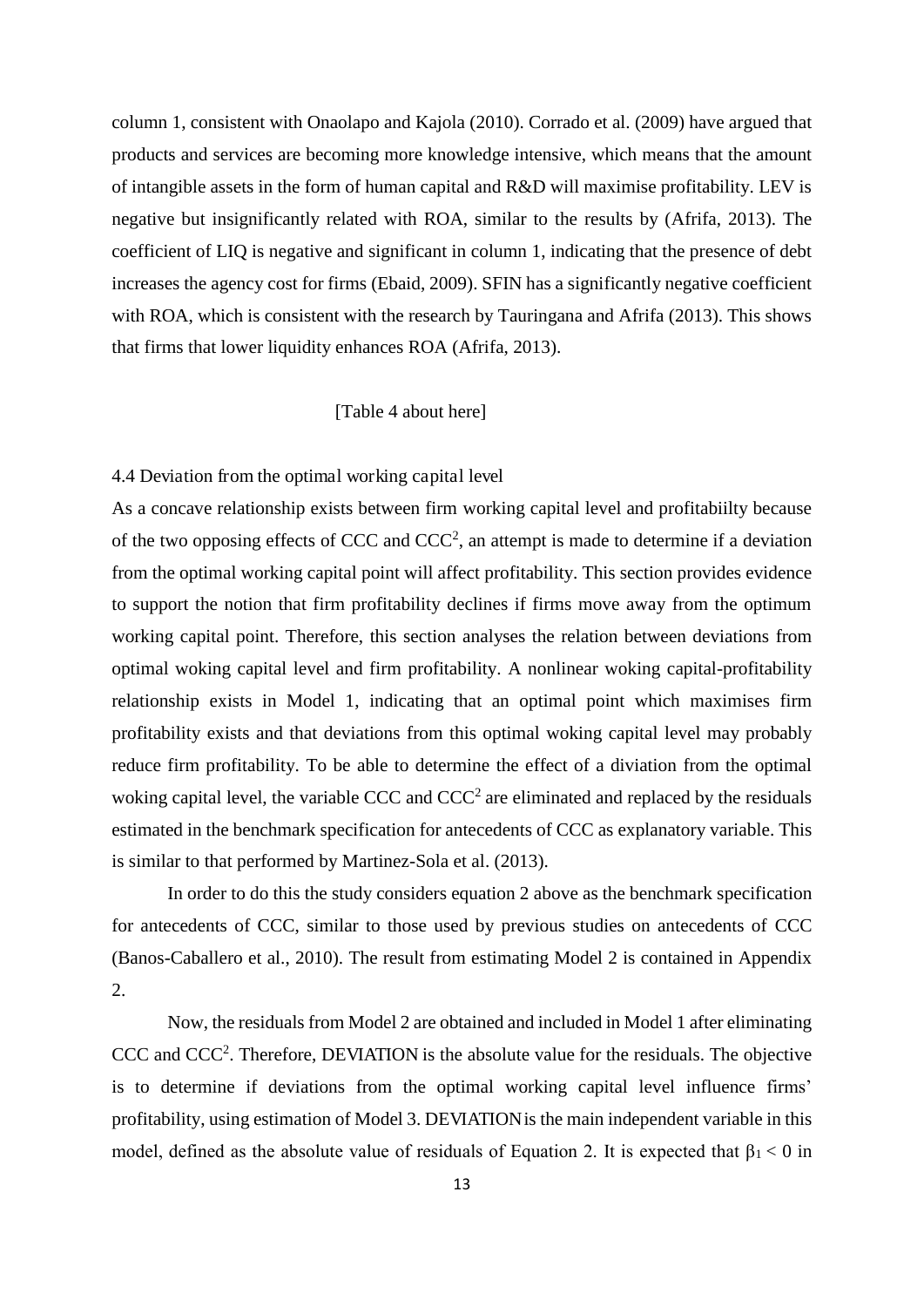Model 3, to imply a negative relationship between deviations from optimal working capital level and firm profitability.

 Table 5 contains panel data regression results to explain whether deviations from the optimal working capital level affect all three measures of firm profitability (Model 3). As expected, the coefficient of DEVIATION is negative and significant at the 5% level in Column 1 and 10% level in columns 2 and 3. This indicates an inverse relationship between DEVIATION and firm profitability. These results confirm the existence of a point at which working capital level maximises firm profitability and that as firms move away from this point their profitability reduces. However, Model 3 does not determine whether these deviations are positive or negative.

#### [Table 5 about here]

To determine whether these deviations are positive or negative an interactive term is included in Model 4 in order to analyse the way in which both above and below deviations from the optimal working capital level affect firm profitability. The variable INTERACT is defined as above-optimal\*DEVIATION. The above-optimal is a dummy variable that takes 1 for positive residuals and 0 otherwise. Therefore, we use estimation Model 4 above. DEVIATION is the main independent variable to be analysed.

The main purpose is to determine how DEVIATION (coefficient  $\beta_1$ ) and DEVIATION + INTERACT (coefficient  $\beta_1$  +  $\beta_2$ ) affect firm profitability. Hence, the expectation is  $\beta_1$  < 0 and  $\beta_1 + \beta_2 < 0$ . The results from Table 6 imply a negative effect of both above-optimal and belowoptimal deviations on firm profitability. If the residuals are positive, above-optimal variable takes the value 1, and  $\beta_1 + \beta_2$  account for the effect on firm profitability. Otherwise, if residuals are negative, below-optimal variable takes the value 0, which means that INTERACT is 0 and  $\beta_1$  account for the effect. According to Table 5, DEVIATION is negative and statistically significant in all three Columns. On the other hand, INTERACT is positively related to firm profitability in all three columns. Here, the interest is the sum of the coefficients  $\beta_1 + \beta_2$ , all of which give negative results as predicted. For example, in Column 1 the figures for  $\beta_1 + \beta_2$  are  $(-0.290 + 0.171 = -0.119)$ . These results support H<sub>2</sub>, that deviation on either side of the optimal working capital level reduce firm's profitability.

#### [Table 6 about here]

The results are consistent using all three alternative measures of firm profitability. Therefore, a quadratic relationship between working capital level and firm profitability is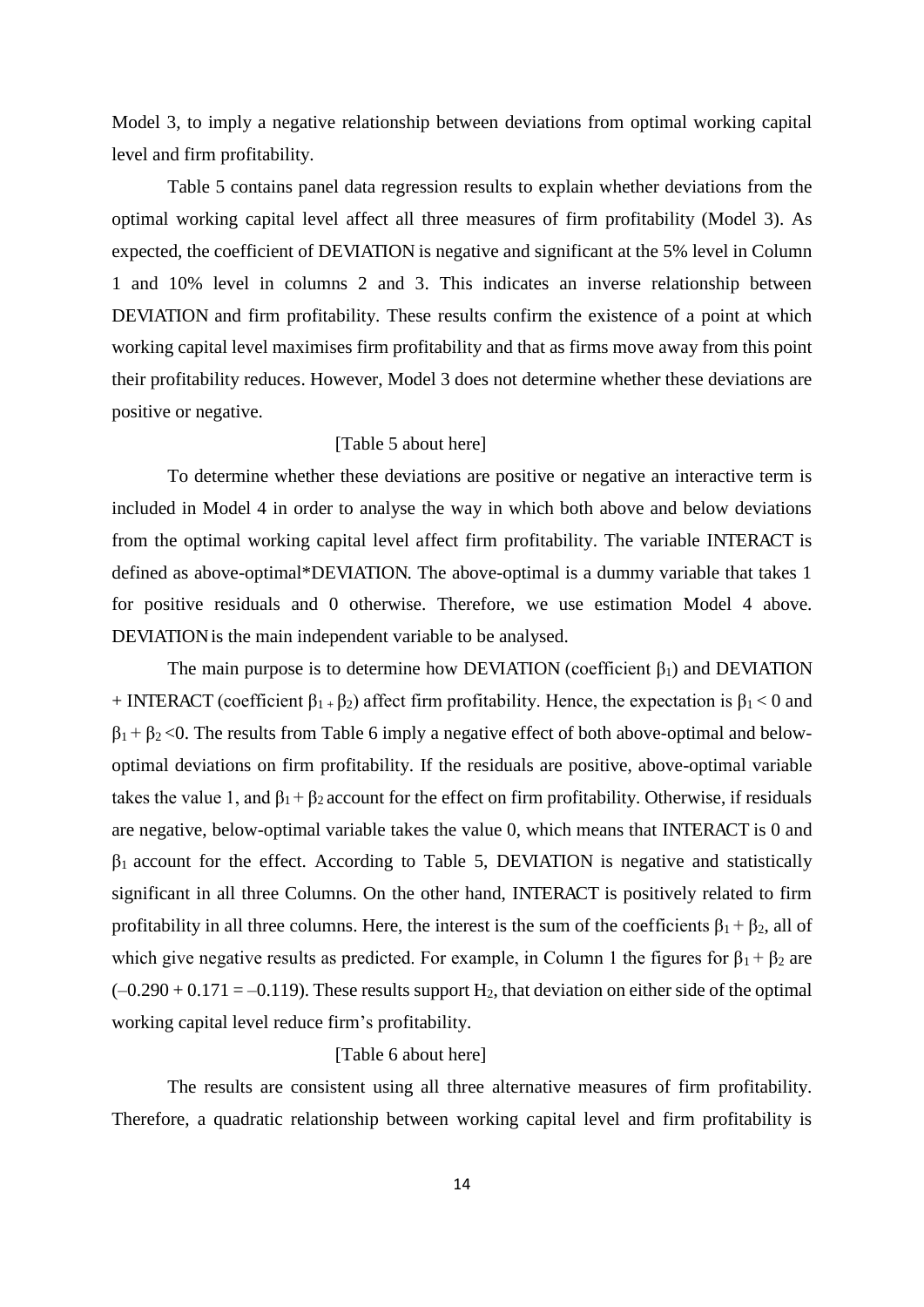established. The findings also show that any deviations from the optimal working capital level, either above or below will significantly reduce firm profitability.

## **5. Robustness test**

Both the firms and variables used in this study could be affected by the financial crisis that started as a sub-prime crisis in 2007 but unfolded into the Great Recession in 2009. Also, the working capital level influence on profitability may differ based on whether a firm is making a profit or loss (Banos-Caballero et al., 2010; Manoori and Muhammad, 2012). Therefore, to check the robustness of the results, we first divide the sample into pre-recession (2005-2007) and during the recession (2008-2010). Second, we divide the sample into two based on whether a firm makes a profit or loss in any particular year. The results obtained are not significantly different from the results of running the regression for the whole sample.

The objective of this final analysis is to determine whether the association between working capital level and profitability exhibit a concave relationship for unprofitable or profitable observations and pre- recession or during recession periods. The first two columns of Table 7 contain the results from the estimates of Model 1 for pre-recession observations (2005-2007) and during recession observations (2008-2010). The adjusted  $R^2$  under the prerecession is 0.1068 and for the recession period is 0.1138. The coefficient of CCC is positive and significant under both pre- and during recession periods at the 10 and 5 percent respectively. However, the  $CCC<sup>2</sup>$  is negative and significant at the 5 percent under both preand during recession periods. The last two columns of Table 7 contain the results of running Model 1 for both unprofitable and profitable observations. The  $R^2$  of observations with loss is 0.2619; whiles the  $R^2$  of observations with profit is 0.2835. The results show that the coefficient of CCC is positive and statistically significant under both unprofitable and profitability firms at the 1 and 5 percent level respectively. On the contrary, the coefficient of  $CCC<sup>2</sup>$  is negative and significant at the 1 percent level under both unprofitable and profitable firms. These results indicate the robustness of the results obtained above and confirms that the concave relationship between working capital level and profitability is not sensitive to the profitability level of firms or the prevailing economic conditions.

### **6. Conclusion**

The objective of the study was to investigate the relationship between working capital level and firm profitability. The study was based on a panel data regression analysis of 160 SMEs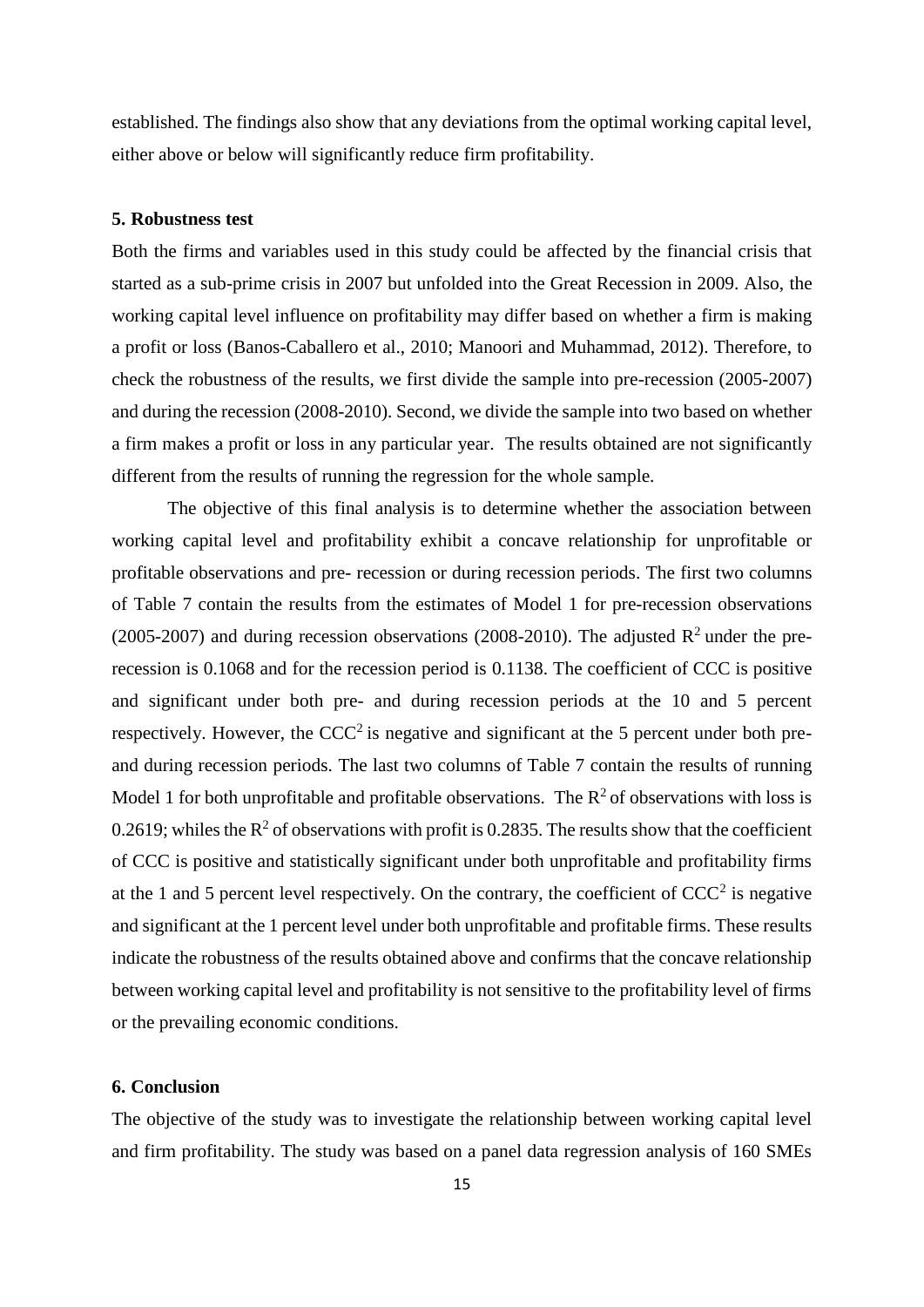over a six year period (2005 to 2010). First, the study empirically tests for the existence of an optimal working capital level at which firms' profitability is maximised. Second, the paper examines whether deviations from the optimal working capital level reduce firm profitability. The extant research that has investigated the relationship between WCM and firm profitability has mostly assumed a linear association (Jose et al., 1996; Deloof, 2003), with the exception of Banos-Caballero et al., 2012).

WCM is important to firms (Smith, 1980; Padachi, 2006). The conservative strategy suggests higher firm profitability as a result of higher working capital level. Investment in working capital may stimulate sales (Deloof, 2003), may avert production and trading interruptions (Garcia-Teruel and Martinez-Solano, 2007), and reduce the risk of stock out (Tauringana and Afrifa, 2013). However, according to the aggressive strategy, investment in working capital is associated with warehouse storage cost, insurance, lighting and heating, theft and obsolescence and therefore reducing investment in working capital may maximise profitability. These two arguments result in directly opposite expectations concerning the effect of working capital level on firm profitability. The paper therefore considers the two effects and establishes a concave relationship between WCM and firm profitability. The results show that an optimum working capital level exist which results from comparing the benefits and costs of working capital levels (Banos-Caballero et al., 2012). The results confirm the existence of working capital level which maximises firm profitability. Deviations from the optimal level reduce firm profitability; hence, WCM is an important element of firms. This paper has contributed to knowledge on how WCM affect firm profitability. Whilst researchers such as (Deloof 2003; Padachi 2006; Garcia-Teruel and Martinez-Solano 2007) highlight the impact of WCM on firm profitability, this study extends the stream of knowledge by indicating how a deviation from the optimal point influences UK listed SMEs profitability. Moreover, compared with previous literature on WCM (Jose et al., 1996; Shin and Soenen 1998), this paper focuses on AIM listed SMEs on the London Stock Exchange. In terms of managerial implications, our finding of a concave relationship between working capital level and the profitability of UK listed SMEs leads us to recommend that firms, especially SMEs should endeavour to determine the optimal working capital level in order to maximise profitability.

 The main limitation for this study is that the above findings are limited to 160 nonfinancial AIM listed SMEs that met our criteria. Nevertheless, given that all SMEs which met our criteria were examined over a six year period, the results are representative of the test of the relationship between WCM and profitability.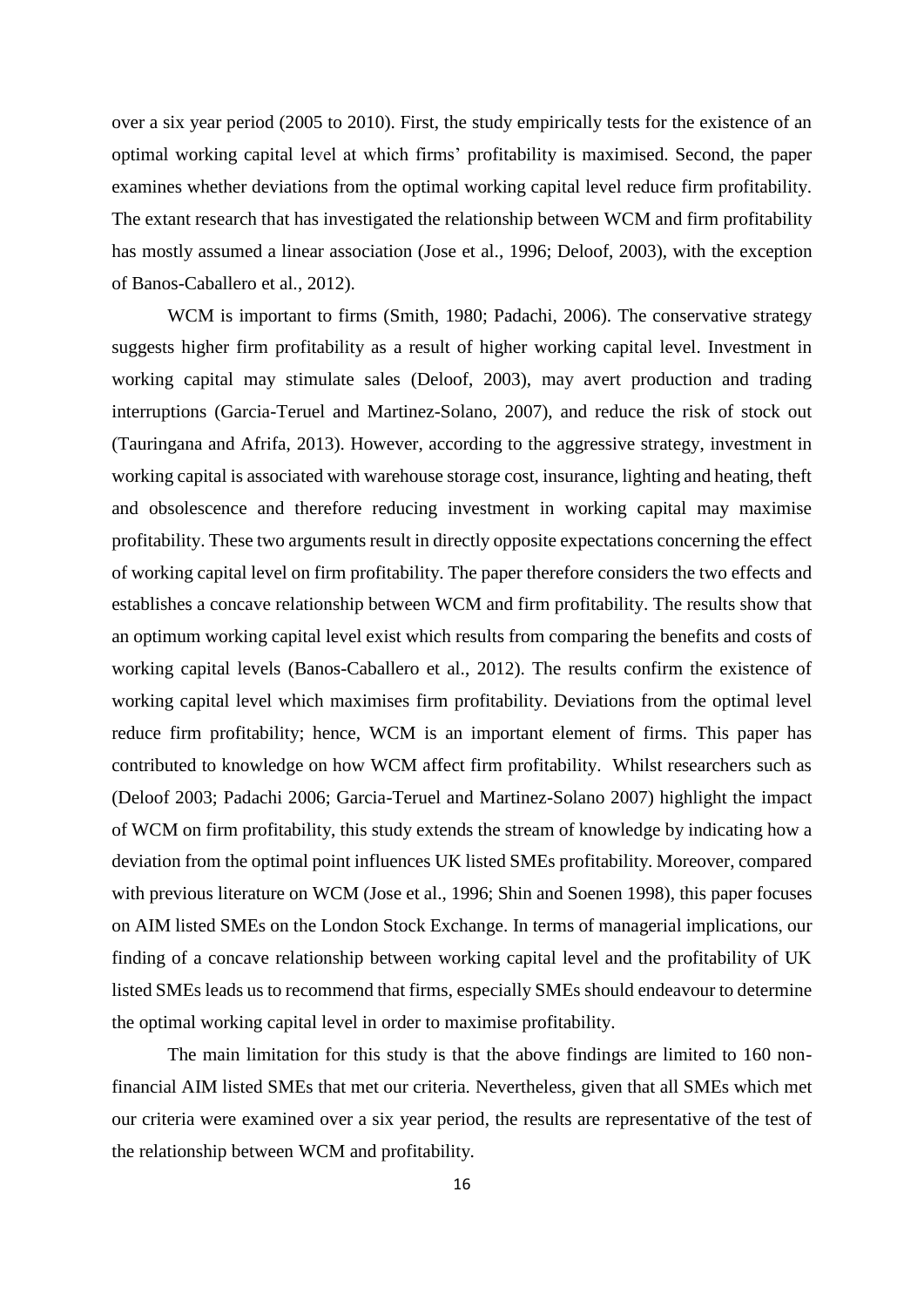#### **References**

- Afeef, M. (2011), "Analysing the impact of working capital management on the profitability of SMEs in Pakistan", International Journal of Business and Social Science, 2(22), 173-183.
- Afrifa, G. A. (2013), "Working capital management and AIM listed SME companies *profitability: a mixed research method approach",* PhD. dissertation, Bournemouth University, Bournemouth.
- Autukaite, R., and Molay, E. (2011), "Cash holding, working capital and fir value: evidence from France", International conference of the French Finance association (AFFI), Pp11-13
- Baltagi, B. H. (2005), "Econometric Analysis of Panel Data, third Edition", New York: John.
- Banos-Caballero, S., García-Truel, P.J. and Martínez-Solano, P. (2010), "Working Capital Management in SMEs", Accounting and Finance 50, 511-527.
- Banos-Caballero, S., García-Truel, P.J. and Martínez-Solano, P. (2012), "How does working capital management affect the profitability of Spanish SMEs"? Small Business Economics 39, 517-529.
- Banos-Caballero, S., García-Truel, P.J. and Martínez-Solano, P. (2014), "Working capital management, corporate performance, and financial constraints", Journal of Business Research, 67(3), 332-338
- Beiner, S., Drobetz, W. Schmid M.M. and Zimmermann, H. (2006), "An Integrated Framework of Corporate Governance and Firm Valuation", European Financial Management, 12, 249-283.
- Blazenko, W. and Vandezande, K. (2003), "The product differentiation hypothesis for corporate trade credit", Managerial and Decision Economics, 24, 457-469.
- Blinder, A.S. and Maccini, L.J. (1991), "The Resurgence of Inventory Research: What Have We Learned"? Journal of Economic Survey, 5 (1), 73-96.
- Brennan, M., Vojislav, M. and Josef, Z. (1988), "Vendor Financing", Journal of Finance, 43, 1127-41.
- Caesar, G. and Holmes, S. (2003), "Capital Structure and Financing of SMEs: Australian Evidence", Journal of Accounting and Finance, 43, 123-147.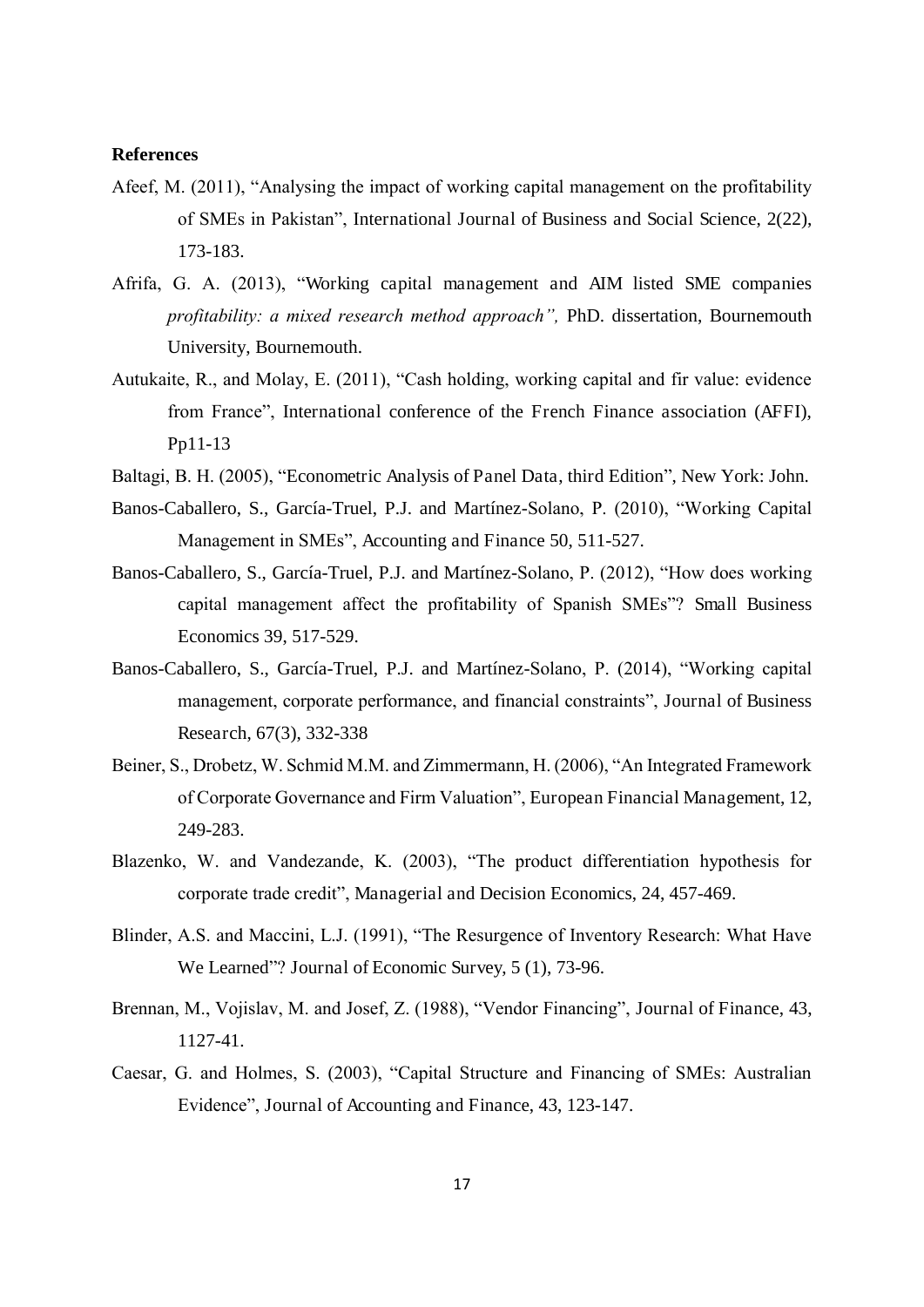- Chittenden, F., Hall, G. and Hutchinson, P. (1996), "Small Firm Growth, Access to Capital Markets and Financial Structure: Review of Issues and an Empirical Investigation", Small Business Economics. Springer, 8(1), 59-67.
- Coad, A., Segarra, A. and Teruel, M. (2010), "Like milk or wine: Does firm performance improve with age"? Max Planck Institute of Economics Papers on Economics and Evolution, Nr. 6.
- Colombelli, A. (2010), "Alternative Investment Market: A Way to Promote Entrepreneurship", [Journal of Industry, Competition and Trade,](http://ideas.repec.org/s/kap/jincot.html) 10, 253-274.
- Corrado, C., Hulten C. and Sichel, D. (2009), "Intangible Capital and Economic Growth", Review of Income and Wealth, 55(3), 686-716.
- Deloof, M. (2003), "Does Working Capital Management Affect Profitability of Belgian Firms"? Journal of Business, Finance and Accounting, 30(3), 573-587.
- Deloof, M. and Jegers, M. (1996), Trade Credit, Product Quality, and Intragroup Trade: Some European Evidence. Financial Management 25, 33-43.
- Demirguc-Kunt, A. and Maksimovic, V. (2002), "Funding growth in bank-based and market based financial systems: evidence from firm level data", Journal of Financial Economics, 65, 337-363.
- Ebaid, I.E. (2009), "The impact of capital-structure choice on firm performance: empirical evidence from Egypt", Journal of Risk Finance, 10(5), 477 - 487.
- Emery, G.W. (1984), "An Optimal Financial Response to Variable Demand", Journal of Financial and Quantitative Analysis, 22, 209-225.
- Emery, G.W. (1987), "A pure financial explanation for trade credit", Journal of Financial and Quantitative Analysis 19, 271-285.
- Enqvista, J., Grahamb, M. and Nikkinen, J. (2014), "The impact of working capital management on firm profitability in different business cycles: Evidence from Finland", Research in International Business and Finance, 32, 36-49
- Falope, O.I. and Ajilore, O.T. (2009), "Working capital management and corporate profitability: evidence from panel data analysis of selected quoted companies in Nigeria", Research Journal of Business Management, 3(3), 73-84.
- Fazzari, S. and Petersen, B. (1993), "Working Capital and Fixed Investment: New Evidence on Financing Constrains", RAND Journal of Economics, 24, 328-42.
- Ferris, J.S. (1981), "A transactions theory of trade credit use", Quarterly Journal of Economics, 96, 243-270.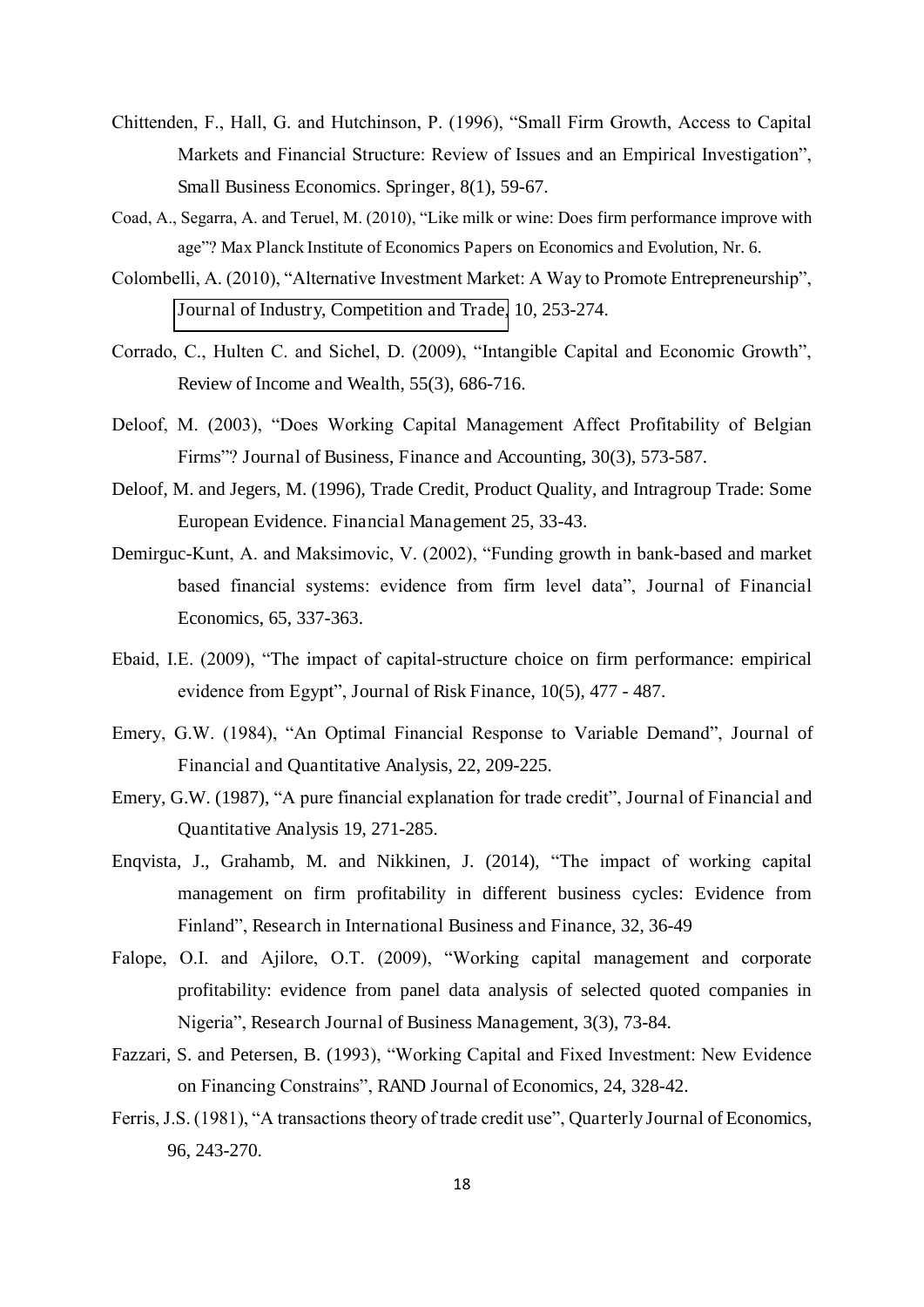- Field, A. (2005), "D*iscovering statistics using SPSS",* Second ed. London: Sage Publications Ltd.
- Ganesan, V. (2007), "An analysis of working capital management efficiency in telecommunication equipment industry", River Academic Journal, 3(2), 1-10.
- Garcia-Teruel, P.J. and Martinez-Solano, P. (2007), "Effects of Working Capital Management on SME Profitability", International Journal of Managerial Finance, 3(2), 164-177.
- Gill, A., Biger, N. and Mathur, N. (2010), "The relationship between working capital management and profitability: evidence from the United States", Business and Economics Journal, 10, 1-9.
- Gray, S.J., Meek, G.K. and Roberts, C.B. (1995), "International Capital Market Pressures and Voluntary Annual Report Disclosures by U.S. and U.K Multinationals", Journal of International Financial Management and Accounting, 6(1), 43-67.
- Gujarati, D.N. (2003), "Basic Econometrics", Fourth edition McGraw-Hill, New York.
- Harris, R. and Robinson C. (2001), "A Critical Review of Empirical Research on Hindrances to Business Development and Productivity Growth and the Relative Importance of *Different Constraints on UK Business"*, Report to the UK Department of Trade and Industry Project on Industrial Support Policies.
- Hellerstein, J.M. (2008), "Quantitative Data Cleaning for Large Databases. EECS Computer Science Division UC Berkeley", Available from: http://db.cs.berkeley.edu/jmh [Accessed 9 July 2010].
- Hill, M.D., Kelly, G.W. and Highfield, M.J. (2010), "Net Operating Working Capital Behavior: A First Look", Financial Management, 39(2), 1-44.
- Hsiao, C. (2003), "Analysis of Panel Data", 2nd ed. Cambridge: Cambridge University Press.
- Hughes, A. (1997), "Small Firms and Employment", ESRC Centre for Business Research WP 71, September, University of Cambridge.
- Hvide, H.K. and Moen, J. (2007), "Liquidity Constraints and Entrepreneurial Performance. Discussion Papers 2007/21", Department of Finance and Management Science, Norwegian School of Economics.
- Jensen, M.C. and Meckling W.H. (1976), "Theory of the Firm: Managerial Behavior, Agency Costs and Ownership Structure", Journal of Financial Economics, 3(4), 305-360.
- Jose, M.L., Lancaster, C. and Stevens, J.L. (1996), "Corporate Return and Cash Conversion Cycle", Journal of Economics and Finance, 20(1), pp. 33-46.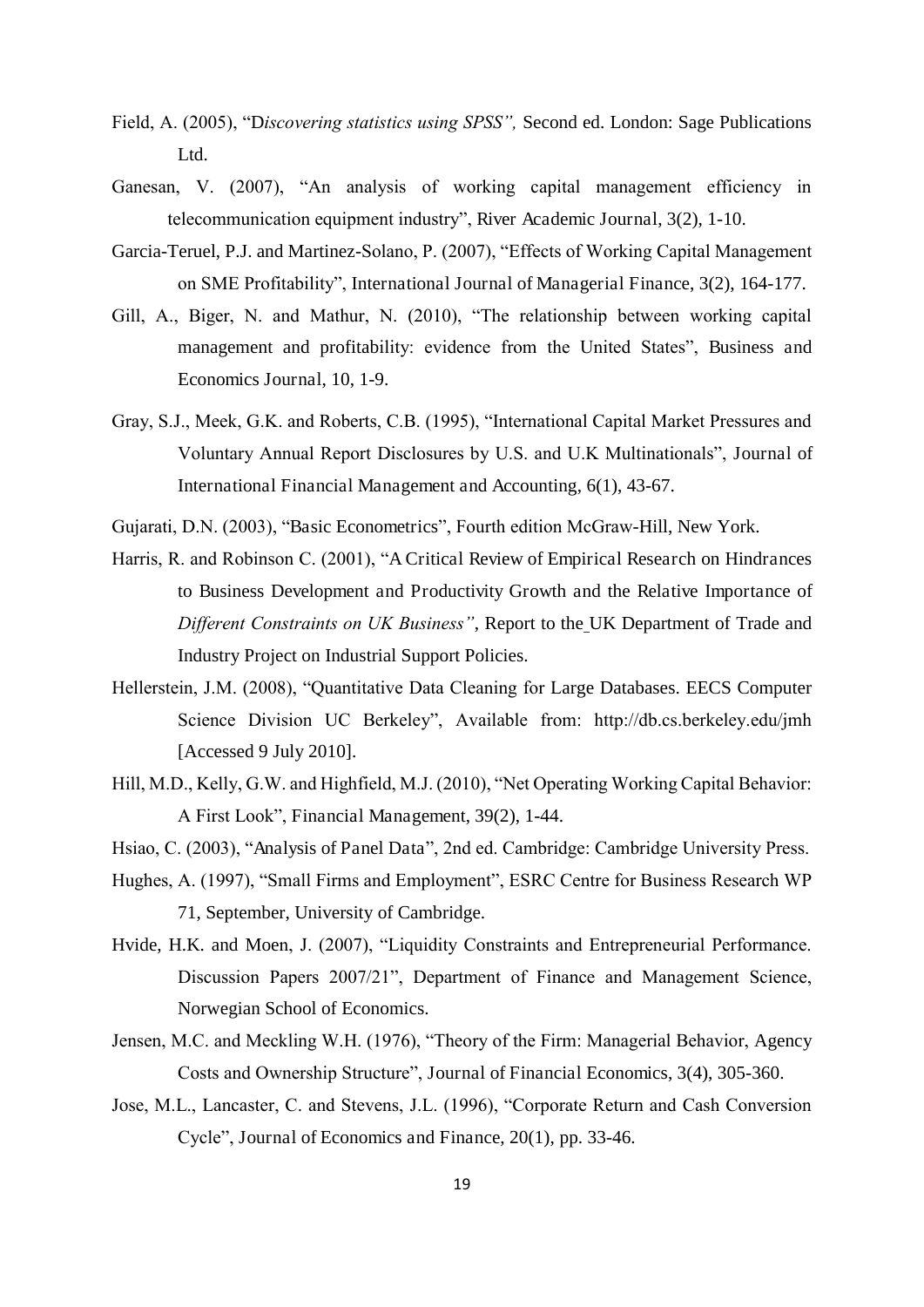- Kieschnick, R., La Plante, M. and Moussawi, R. (2006), "Corporate Working Capital Management: Determinants and Consequences", Working Paper. The Wharton School.
- Kim, Y. and Chung, K. (1990), "An Integrated Evaluation of Investment in Inventory and Credit: A Cash Flow Approach", Journal of Business Finance and Accounting 17, 381-390.
- Lazaridis, I. and Tryfonidis, D. (2006), "Relationship between working capital management and profitability of listed companies in the Athens stock exchange", Journal of Financial Management and Analysis, 19(1), 26-35.
- Lei, Z. (2006), "Measuring Regional Economic Effects of Low-cost Carriers in the UK: A Panel Data Econometric Approach", Thesis (PhD), University Of Surrey School Of Management.
- Lev, B. and Sunder S. (1979), "Methodological issues in the use of financial ratios", Journal of Accounting and Economics, 1(3), 187-210.
- Long, M.S., Malitz I.B. and Ravid, S.A. (1993), "Trade Credit, Quality Guarantees, and Product Marketability", Financial Management, 22(4), 117-127.
- Manoori, E. and Muhammad, J. (2012), "Determinants of working capital management: Case of Singapore firms", Research Journal of Finance and Accounting, Vol 3, No.11
- Martinez-Sola, C., García-Truel P.J. and Martínez-Solano, P. (2013), "Trade credit and SME profitability", Small Business Economics.
- Mathuva, D. (2010), "The influence of working capital management components on corporate profitability: a survey on Kenyan listed firms", Research Journal of Business Management, 4(1), 1-11.
- McCosker, P. (2000), "The Importance of Working Capital", ACCA Student Accountant.
- Mendoza, J.M. (2007), "Securities regulation in low tier listing venues: The rise of the alternative investments market", Working paper, Javeriana University.
- Modigliani, F. and Miller, M.H. (1958), "The Cost of Capital, Corporation Finance, and the Theory of Investment", American Economic Review, 48, 267-297.
- Mohamad, N.E. and Saad, N.B.M. (2010), "Working capital management: The effect of market valuation and profitability in Malaysia", International Journal of Business and Management, 5(11), 140-147.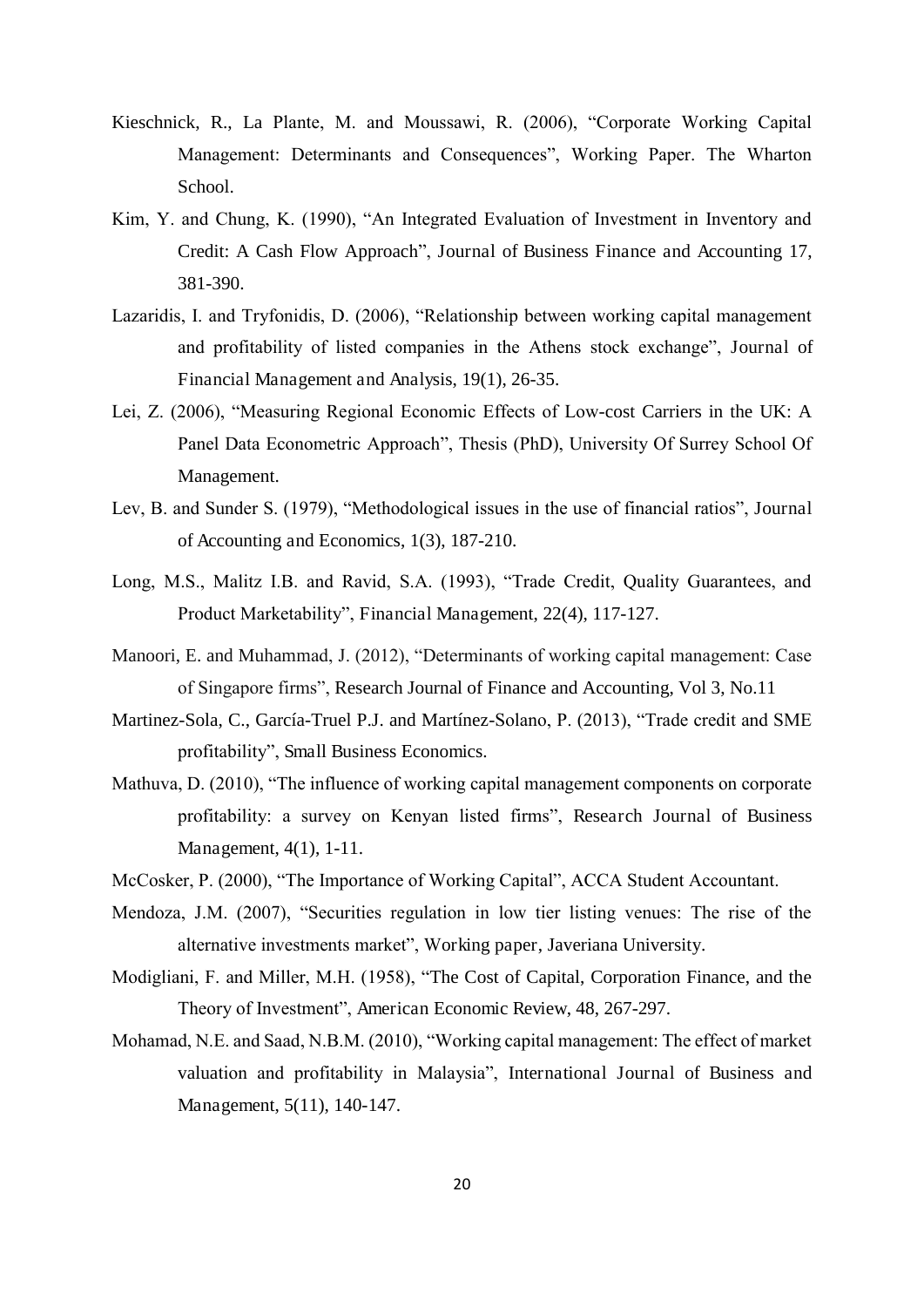- Myers, R.H. (1990), "*Classical and Modern Regression with Applications"*, PWS KENT Publishing Co., Boston.
- Nadiri, M.I. (1969), "The Determinants of Trade Credit in the U.S. Total Manufacturing Sector", Econometrica, 37, 408-423.
- Nazir, M.S. and Afza, T. (2009), "Impact of aggressive working capital management policy on firms profitability", The IUP Journal of Applied Finance, Vol. 15 No. 8, pp. 19-30
- Ng, A. and Baek, H. Y. (2007), "Free Cash Flow, Leverage, and Performance: Evidence from Canadian Acquisitions", Journal of International Finance and Economics, 5(1), 11- 26.
- Ng, C.K., Smith, J.K. and Smith, R.L. (1999), "Evidence on the determinants of trade credit terms used in inter firm trade", Journal of Finance, 54(3), 1109-1129.
- Nobanee, H. (2009), "Working capital management and firm's profitability: an optimal cash conversion cycle", Available from: <http://ssrn.com/abstract=1471230>[Accessed 10 October 2010].
- Nobanee, H. and Alhajjar, M. (2009), "Working capital management, operating cash flow and corporate performance", [http://ssrn.com/abstract=1471236.](http://ssrn.com/abstract=1471236) [Accessed 10 October 2011].
- Onaolapo, A.A. and Kajola, S.O. (2010), "Capital structure and firm performance: evidence from Nigeria", European Journal of Economics, Finance and Administrative Sciences, 25, 70-82.
- Padachi, K. (2006), "Trends in working capital management and its impact on firms' performance: an analysis of Mauritian small manufacturing firms", International Review of Business Research Papers, 2(2), 45 -58.
- Richards, V.D. and Laughlin, E.J. (1980), "A cash conversion cycle approach to liquidity analysis", Financial Management, vol. 9: 32-38.
- Samiloglu, F. and Demirgunes K. (2008), "The Effect of Working Capital Management on Firm Profitability: Evidence from Turkey", The International Journal of Applied Economics and Finance, 2(1): 44-50.
- Shin, H.H. and Soenen, L. (1998), "Efficiency of working capital and corporate profitability", Financial Practice and Education, 8(2), 37-45.
- Shipley, D. and Davis, L. (1991), "The role and burden allocation of credit in distribution channels", Journal of Marketing Channel, 1, 3-22.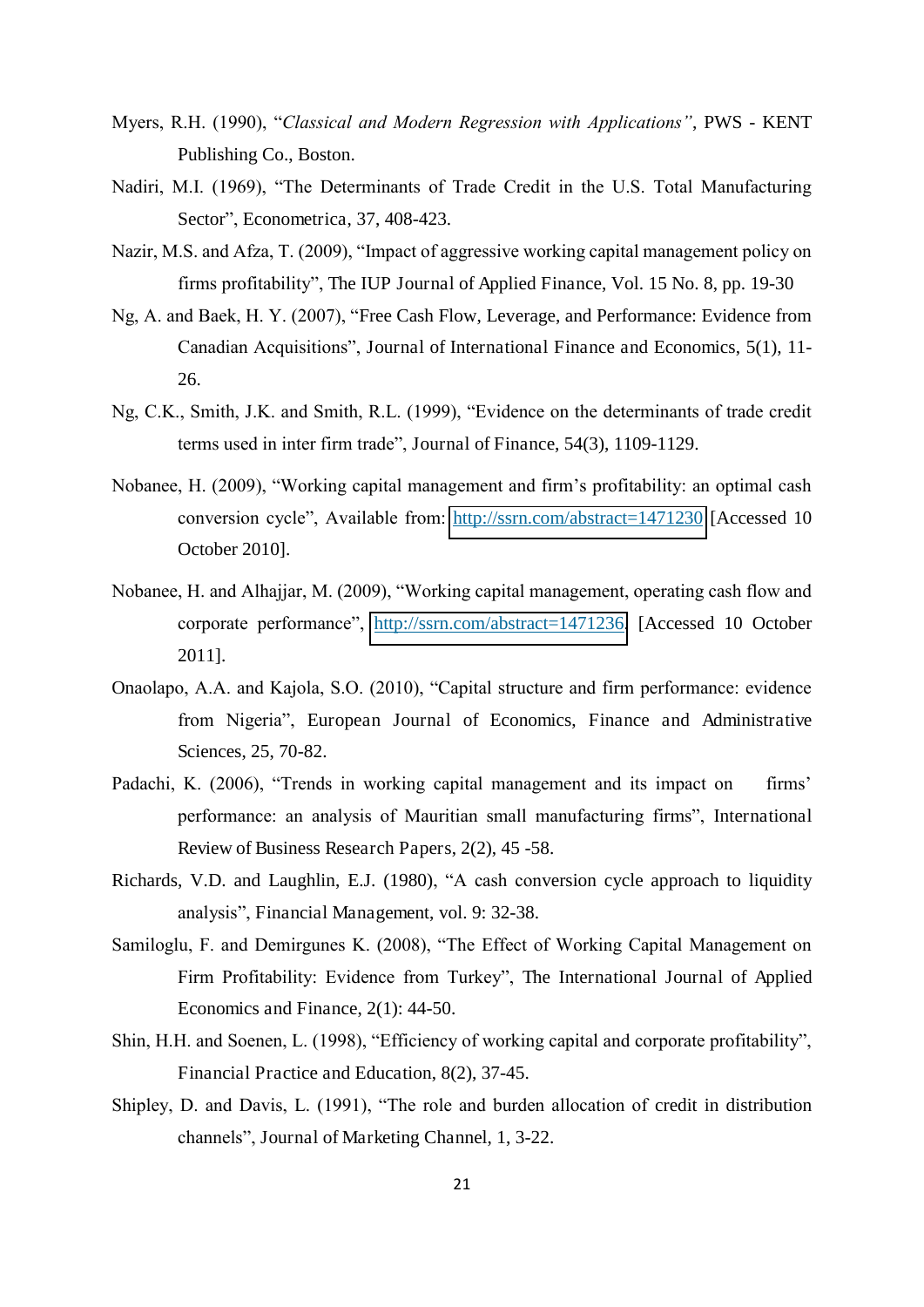Smith, J.K. (1987), "Trade credit and information asymmetry", Journal of Finance, 863-872.

- Smith, K. (1980), "Profitability versus Liquidity Tradeoffs in Working Capital Management, in Readings on the Management of Working Capital", West Publishing Company, St. Paul, New York.
- Soenen, L.A. (1993), "Cash conversion cycle and corporate profitability", Journal of Cash Management, 13(4), 53-58.
- Stephen, M. and Elvis, K. (2011), "Influence of Working Capital Management on Firms Profitability: A Case of SMEs in Kenya", International Business Management, 5(5), 279-286.
- Stinchcombe, A.L. (1965), "Social Structure and Organizations. In March, J.G, ed. Handbook of Organizations", Chicago: Rand McNally.
- Storey, D. (1994), "Understanding the Small Business Sector", Routledge: London.
- Tauringana, V. and Afrifa, G.A. (2013), "The relative importance of working capital management and its components to SMEs profitability", Journal of Small Business and Enterprise Development, 20, (3), pp. 453-469.
- Tong, Z. (2008), "Deviations from optimal CEO ownership and firm value", Journal of Banking and Finance, 32, 2462-2470.
- VanHorne, J.C. and Wachowiez, J.M. (2001), "Fundamentals of Financial Management", 11<sup>th</sup> edn. Prentice Hall Inc., New York.
- Whited, T.M. (1992), "Debt, liquidity constraints, and corporate investment: evidence from panel data", Journal of Finance, 47, 1425-1460.
- Wilner, B. (2000), "The Exploitation of Relationships in Financial Distress: The Case of Trade Credit", The Journal of Finance, 55(1), 153-178.
- Wooldridge, J. (2002), "Econometrics Analysis of Cross Section and Panel Data", MIT Press.
- Yang, C., and Chen K., 2009. Are small firms less efficient? Small Business Economics, 32(4), 375-395.

Appendix 1

The UK Companies Act 2006 Section 382 Definition of A Medium and Small Firm.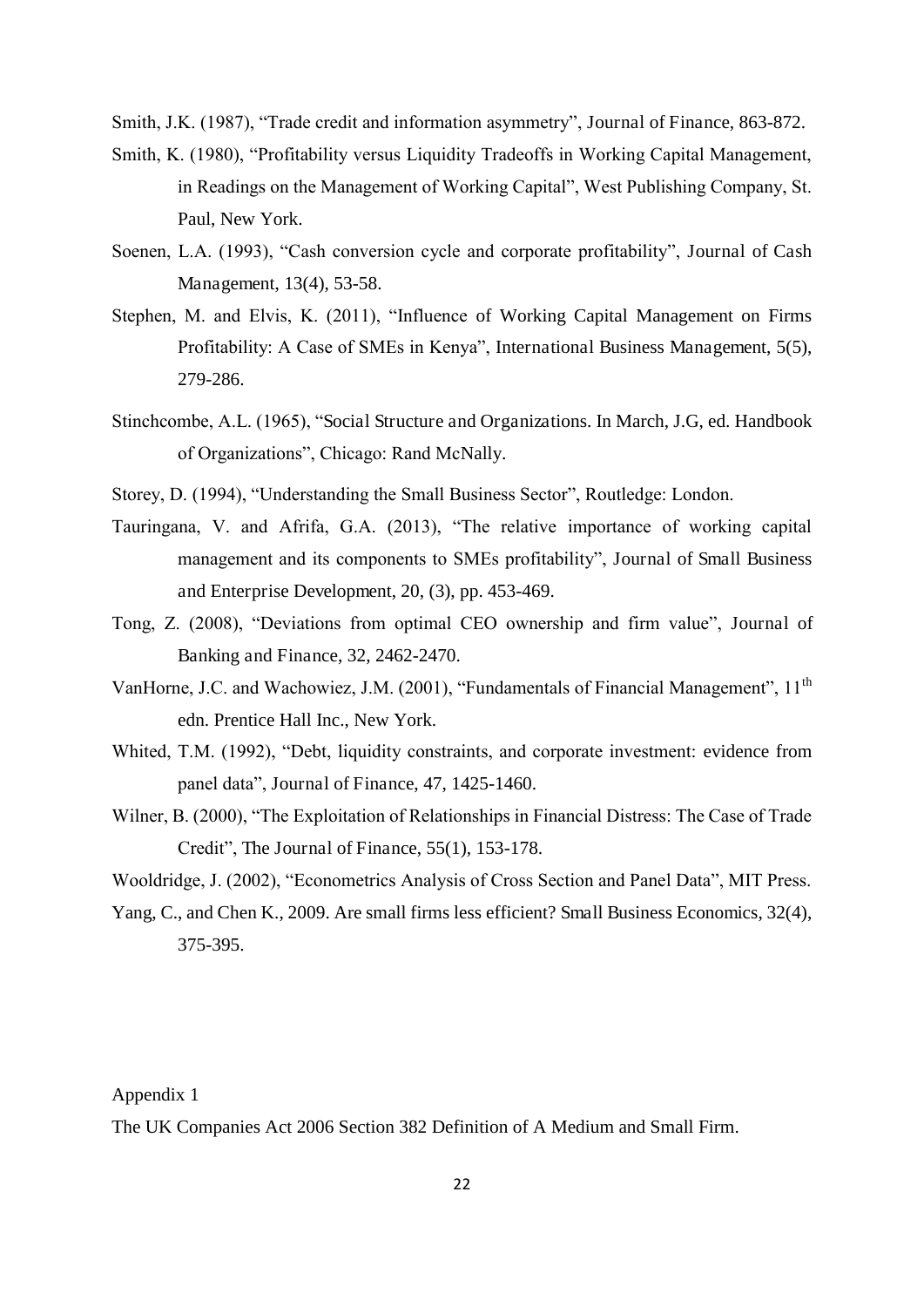| Medium                                              | Small                                          |
|-----------------------------------------------------|------------------------------------------------|
| A turnover of not more than £25.9 million           | A turnover of not more than $£6.5$ million     |
| A balance sheet total assets of not more than £12.9 | A balance sheet total assets of not more £3.26 |
| million                                             | million                                        |
| Not more than 250 employees                         | Not more than 50 employees                     |

Appendix 2

| Antecedents of Cash Conversion Cycle |  |  |  |
|--------------------------------------|--|--|--|
|--------------------------------------|--|--|--|

| Variables     | <b>CCC</b>           |
|---------------|----------------------|
| <b>COSIZE</b> | $12.311(9.31)$ ***   |
| <b>ATAN</b>   | $-61.386(-6.70)$ *** |
| <b>LEV</b>    | $0.089(1.99)$ **     |
| <b>CFLOW</b>  | $-0.0412(-1.74)$ *   |
| <b>INDUST</b> | Included             |